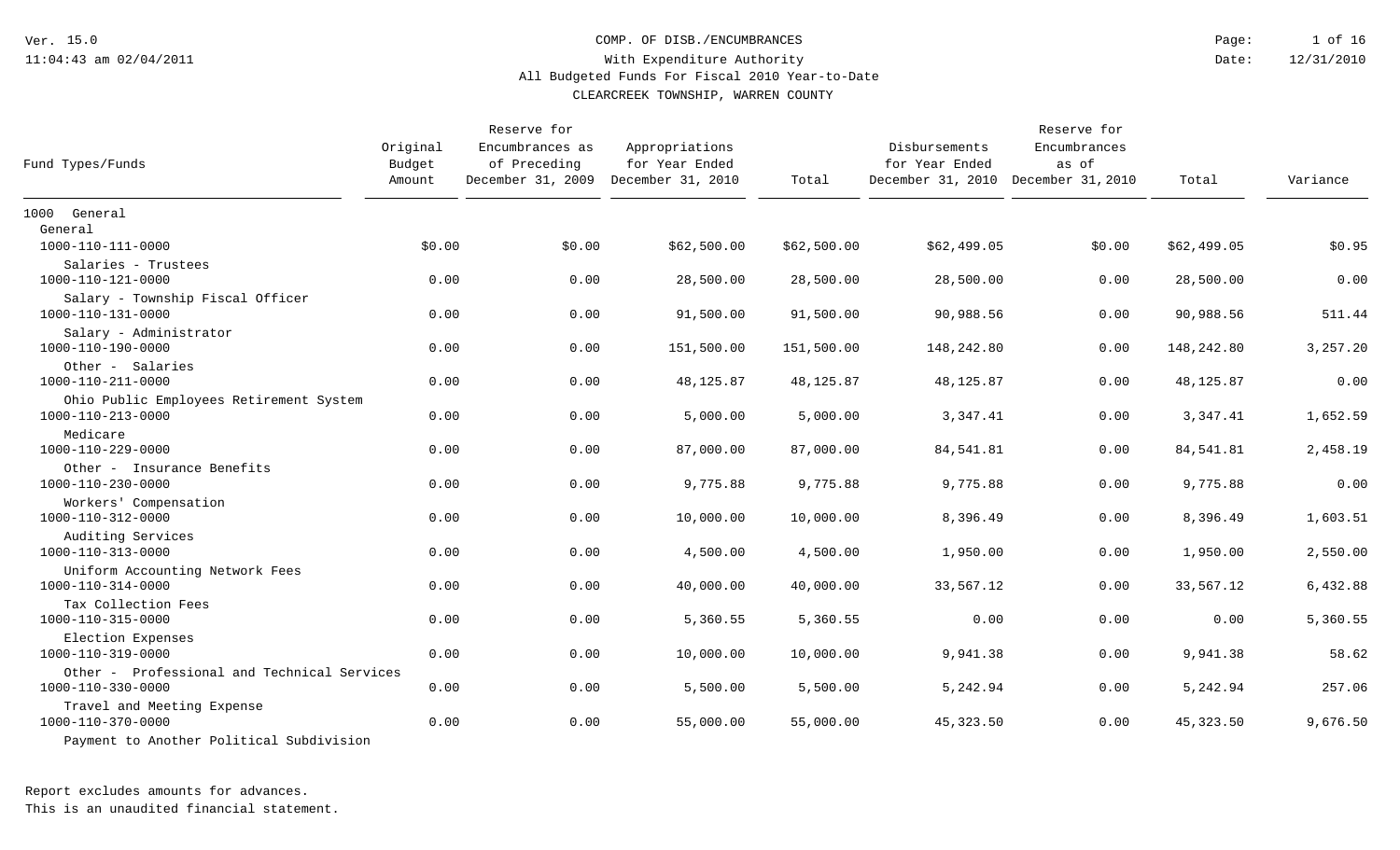#### COMP. OF DISB./ENCUMBRANCES

12/31/2010 2 of 16 Date: Page:

### With Expenditure Authority All Budgeted Funds For Fiscal 2010 Year-to-Date

CLEARCREEK TOWNSHIP, WARREN COUNTY

| Fund Types/Funds                                                         | Original<br>Budget<br>Amount | Reserve for<br>Encumbrances as<br>of Preceding<br>December 31, 2009 December 31, 2010 | Appropriations<br>for Year Ended | Total     | Disbursements<br>for Year Ended<br>December 31, 2010 December 31, 2010 | Reserve for<br>Encumbrances<br>as of | Total     | Variance |
|--------------------------------------------------------------------------|------------------------------|---------------------------------------------------------------------------------------|----------------------------------|-----------|------------------------------------------------------------------------|--------------------------------------|-----------|----------|
| 1000-110-389-0000                                                        | 0.00                         | 0.00                                                                                  | 17,500.00                        | 17,500.00 | 16,937.29                                                              | 0.00                                 | 16,937.29 | 562.71   |
| Other - Insurance and Bonding<br>1000-110-490-0000                       | 0.00                         | 0.00                                                                                  | 2,000.00                         | 2,000.00  | 0.00                                                                   | 0.00                                 | 0.00      | 2,000.00 |
| Other - Supplies and Materials<br>1000-110-591-0000                      | 0.00                         | 0.00                                                                                  | 3,000.00                         | 3,000.00  | 875.00                                                                 | 0.00                                 | 875.00    | 2,125.00 |
| Contributions to Other Organizations<br>1000-110-599-0000                | 0.00                         | 0.00                                                                                  | 5,000.00                         | 5,000.00  | 4,872.94                                                               | 0.00                                 | 4,872.94  | 127.06   |
| Other - Other Expenses<br>1000-110-599-0002                              | 0.00                         | 0.00                                                                                  | 0.00                             | 0.00      | 0.00                                                                   | 0.00                                 | 0.00      | 0.00     |
| Other - Other Expenses - CAT TAX<br>1000-120-319-0000                    | 0.00                         | 0.00                                                                                  | 5,000.00                         | 5,000.00  | 0.00                                                                   | 0.00                                 | 0.00      | 5,000.00 |
| Other - Professional and Technical Services<br>$1000 - 120 - 323 - 0000$ | 0.00                         | 0.00                                                                                  | 15,500.00                        | 15,500.00 | 13,519.98                                                              | 0.00                                 | 13,519.98 | 1,980.02 |
| Repairs and Maintenance<br>1000-120-359-0000                             | 0.00                         | 0.00                                                                                  | 15,000.00                        | 15,000.00 | 11,611.74                                                              | 0.00                                 | 11,611.74 | 3,388.26 |
| Other - Utilities<br>$1000 - 120 - 360 - 0000$                           | 0.00                         | 0.00                                                                                  | 500.00                           | 500.00    | 152.50                                                                 | 0.00                                 | 152.50    | 347.50   |
| Contracted Services<br>1000-120-390-0000                                 | 0.00                         | 0.00                                                                                  | 35,000.00                        | 35,000.00 | 28,799.34                                                              | 0.00                                 | 28,799.34 | 6,200.66 |
| Other - Purchased Services<br>1000-120-430-0000                          | 0.00                         | 0.00                                                                                  | 25,000.00                        | 25,000.00 | 24,640.12                                                              | 0.00                                 | 24,640.12 | 359.88   |
| Small Tools and Minor Equipment<br>1000-120-490-0000                     | 0.00                         | 0.00                                                                                  | 12,000.00                        | 12,000.00 | 9,119.99                                                               | 0.00                                 | 9,119.99  | 2,880.01 |
| Other - Supplies and Materials<br>1000-120-599-0000                      | 0.00                         | 0.00                                                                                  | 500.00                           | 500.00    | 239.85                                                                 | 0.00                                 | 239.85    | 260.15   |
| Other - Other Expenses<br>1000-130-190-0000                              | 0.00                         | 0.00                                                                                  | 74,500.00                        | 74,500.00 | 74,182.34                                                              | 0.00                                 | 74,182.34 | 317.66   |
| Other - Salaries<br>1000-130-211-0000                                    | 0.00                         | 0.00                                                                                  | 10,500.00                        | 10,500.00 | 10,385.46                                                              | 0.00                                 | 10,385.46 | 114.54   |
| Ohio Public Employees Retirement System<br>1000-130-213-0000<br>Medicare | 0.00                         | 0.00                                                                                  | 1,250.00                         | 1,250.00  | 1,075.74                                                               | 0.00                                 | 1,075.74  | 174.26   |

Report excludes amounts for advances.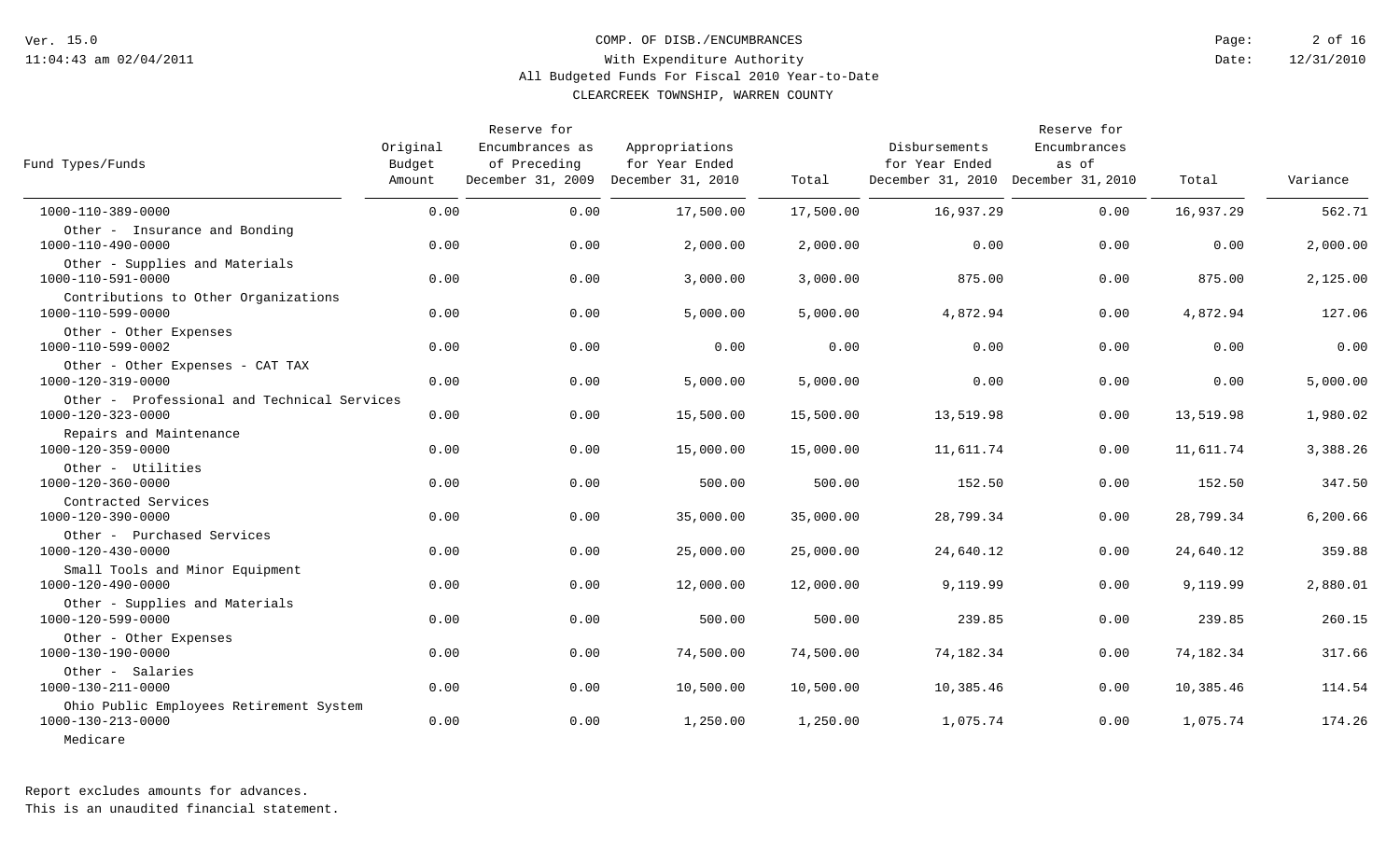COMP. OF DISB./ENCUMBRANCES

12/31/2010 3 of 16 Date: Page:

### With Expenditure Authority All Budgeted Funds For Fiscal 2010 Year-to-Date

CLEARCREEK TOWNSHIP, WARREN COUNTY

| Fund Types/Funds                                                                        | Original<br>Budget<br>Amount | Reserve for<br>Encumbrances as<br>of Preceding<br>December 31, 2009 December 31, 2010 | Appropriations<br>for Year Ended | Total     | Disbursements<br>for Year Ended<br>December 31, 2010 December 31, 2010 | Reserve for<br>Encumbrances<br>as of | Total     | Variance  |
|-----------------------------------------------------------------------------------------|------------------------------|---------------------------------------------------------------------------------------|----------------------------------|-----------|------------------------------------------------------------------------|--------------------------------------|-----------|-----------|
| 1000-130-229-0000                                                                       | 0.00                         | 0.00                                                                                  | 16,500.00                        | 16,500.00 | 15,402.03                                                              | 0.00                                 | 15,402.03 | 1,097.97  |
| Other - Insurance Benefits<br>1000-130-230-0000                                         | 0.00                         | 0.00                                                                                  | 2,205.28                         | 2,205.28  | 2,205.28                                                               | 0.00                                 | 2,205.28  | 0.00      |
| Workers' Compensation<br>1000-130-318-0000                                              | 0.00                         | 0.00                                                                                  | 1,000.00                         | 1,000.00  | 789.64                                                                 | 0.00                                 | 789.64    | 210.36    |
| Training Services<br>1000-130-319-0000                                                  | 0.00                         | 0.00                                                                                  | 15,000.00                        | 15,000.00 | 10,146.91                                                              | 0.00                                 | 10,146.91 | 4,853.09  |
| Other - Professional and Technical Services<br>1000-130-323-0000                        | 0.00                         | 0.00                                                                                  | 1,000.00                         | 1,000.00  | 17.95                                                                  | 0.00                                 | 17.95     | 982.05    |
| Repairs and Maintenance<br>1000-130-359-0000                                            | 0.00                         | 0.00                                                                                  | 600.00                           | 600.00    | 379.17                                                                 | 0.00                                 | 379.17    | 220.83    |
| Other - Utilities<br>1000-130-389-0000                                                  | 0.00                         | 0.00                                                                                  | 500.00                           | 500.00    | 426.49                                                                 | 0.00                                 | 426.49    | 73.51     |
| Other - Insurance and Bonding<br>1000-130-390-0000                                      | 0.00                         | 0.00                                                                                  | 1,500.00                         | 1,500.00  | 1,483.06                                                               | 0.00                                 | 1,483.06  | 16.94     |
| Other - Purchased Services<br>1000-130-430-0000                                         | 0.00                         | 0.00                                                                                  | 1,000.00                         | 1,000.00  | 990.84                                                                 | 0.00                                 | 990.84    | 9.16      |
| Small Tools and Minor Equipment<br>1000-130-490-0000                                    | 0.00                         | 0.00                                                                                  | 5,000.00                         | 5,000.00  | 5,000.00                                                               | 0.00                                 | 5,000.00  | 0.00      |
| Other - Supplies and Materials<br>1000-130-599-0000                                     | 0.00                         | 0.00                                                                                  | 500.00                           | 500.00    | 500.00                                                                 | 0.00                                 | 500.00    | 0.00      |
| Other - Other Expenses<br>1000-210-190-0000                                             | 0.00                         | 0.00                                                                                  | 13,571.15                        | 13,571.15 | 13,566.33                                                              | 0.00                                 | 13,566.33 | 4.82      |
| Other - Salaries<br>$1000 - 290 - 359 - 0000$                                           | 0.00                         | 0.00                                                                                  | 1,250.00                         | 1,250.00  | 749.69                                                                 | 0.00                                 | 749.69    | 500.31    |
| Other - Utilities<br>1000-290-360-0000                                                  | 0.00                         | 0.00                                                                                  | 4,000.00                         | 4,000.00  | 284.82                                                                 | 0.00                                 | 284.82    | 3,715.18  |
| Contracted Services<br>1000-310-360-0000                                                | 0.00                         | 0.00                                                                                  | 20,000.00                        | 20,000.00 | 7,431.83                                                               | 0.00                                 | 7,431.83  | 12,568.17 |
| Contracted Services<br>1000-330-319-0000<br>Other - Professional and Technical Services | 0.00                         | 0.00                                                                                  | 0.00                             | 0.00      | 0.00                                                                   | 0.00                                 | 0.00      | 0.00      |
|                                                                                         |                              |                                                                                       |                                  |           |                                                                        |                                      |           |           |

Report excludes amounts for advances.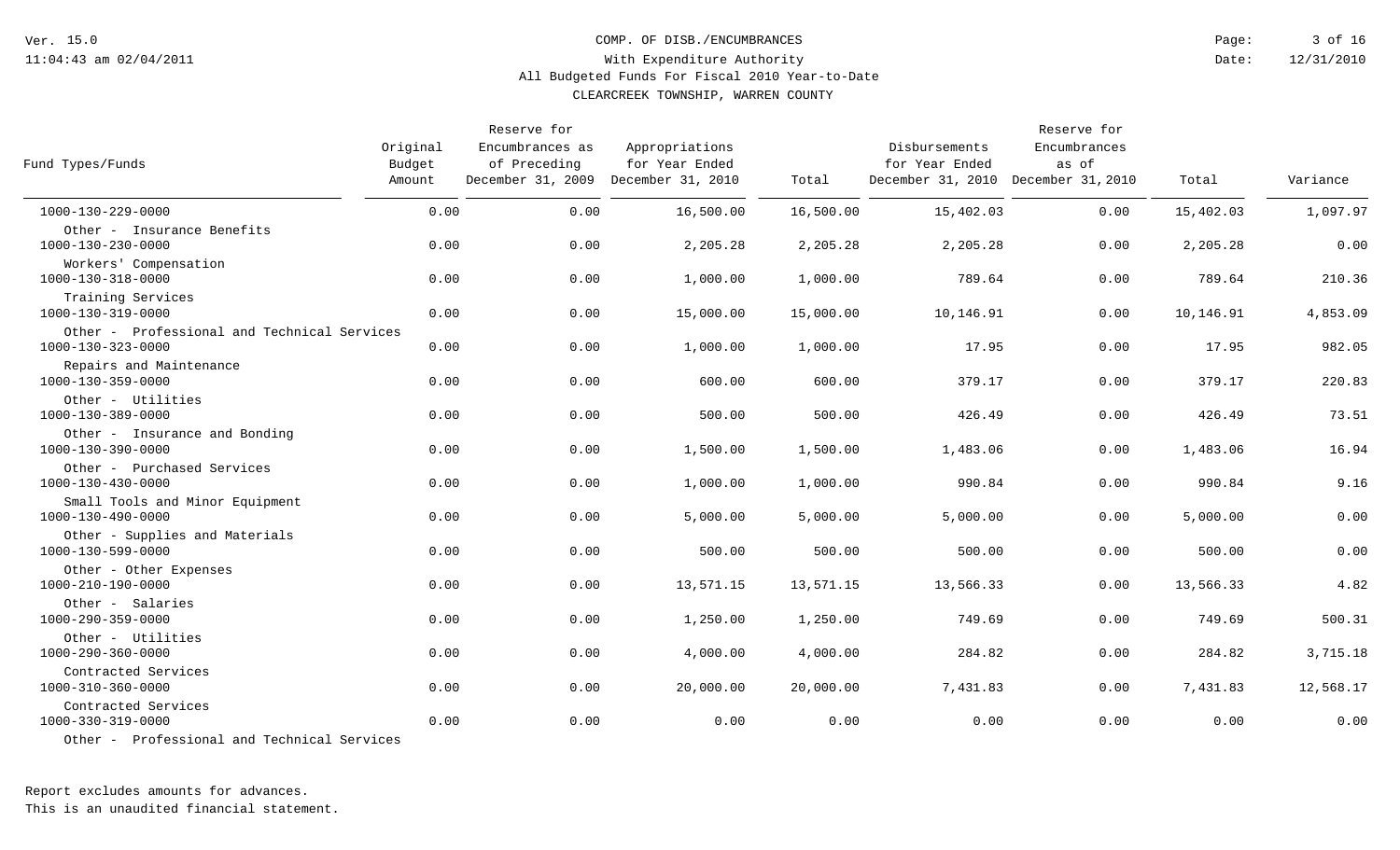#### COMP. OF DISB./ENCUMBRANCES

12/31/2010 4 of 16 Date: Page:

### With Expenditure Authority All Budgeted Funds For Fiscal 2010 Year-to-Date

CLEARCREEK TOWNSHIP, WARREN COUNTY

| Fund Types/Funds                                                                 | Original<br>Budget<br>Amount | Reserve for<br>Encumbrances as<br>of Preceding<br>December 31, 2009 December 31, 2010 | Appropriations<br>for Year Ended | Total       | Disbursements<br>for Year Ended<br>December 31, 2010 December 31, 2010 | Reserve for<br>Encumbrances<br>as of | Total      | Variance    |
|----------------------------------------------------------------------------------|------------------------------|---------------------------------------------------------------------------------------|----------------------------------|-------------|------------------------------------------------------------------------|--------------------------------------|------------|-------------|
| $1000 - 330 - 360 - 0000$                                                        | 0.00                         | 0.00                                                                                  | 87,783.04                        | 87,783.04   | 87,783.04                                                              | 0.00                                 | 87,783.04  | 0.00        |
| Contracted Services<br>1000-330-370-0000                                         | 0.00                         | 0.00                                                                                  | 25,000.00                        | 25,000.00   | 0.00                                                                   | 0.00                                 | 0.00       | 25,000.00   |
| Payment to Another Political Subdivision<br>1000-330-490-0000                    | 0.00                         | 0.00                                                                                  | 47,216.96                        | 47,216.96   | 15,000.00                                                              | 0.00                                 | 15,000.00  | 32, 216.96  |
| Other - Supplies and Materials<br>1000-420-370-0000                              | 0.00                         | 0.00                                                                                  | 15, 154. 15                      | 15, 154. 15 | 0.00                                                                   | 0.00                                 | 0.00       | 15, 154. 15 |
| Payment to Another Political Subdivision<br>1000-610-190-0000                    | 0.00                         | 0.00                                                                                  | 86,000.00                        | 86,000.00   | 84,584.52                                                              | 0.00                                 | 84,584.52  | 1,415.48    |
| Other - Salaries<br>1000-610-211-0000                                            | 0.00                         | 0.00                                                                                  | 11,500.00                        | 11,500.00   | 10,554.28                                                              | 0.00                                 | 10,554.28  | 945.72      |
| Ohio Public Employees Retirement System<br>1000-610-213-0000                     | 0.00                         | 0.00                                                                                  | 1,500.00                         | 1,500.00    | 1,226.52                                                               | 0.00                                 | 1,226.52   | 273.48      |
| Medicare<br>1000-610-229-0000                                                    | 0.00                         | 0.00                                                                                  | 22,000.00                        | 22,000.00   | 21,567.87                                                              | 0.00                                 | 21,567.87  | 432.13      |
| Other - Insurance Benefits<br>1000-610-230-0000                                  | 0.00                         | 0.00                                                                                  | 2,450.94                         | 2,450.94    | 2,450.94                                                               | 0.00                                 | 2,450.94   | 0.00        |
| Workers' Compensation<br>$1000 - 610 - 319 - 0000$                               | 0.00                         | 0.00                                                                                  | 37,500.00                        | 37,500.00   | 24,107.61                                                              | 0.00                                 | 24,107.61  | 13,392.39   |
| Other - Professional and Technical Services<br>$1000 - 610 - 323 - 0000$         | 0.00                         | 0.00                                                                                  | 4,000.00                         | 4,000.00    | 2,185.04                                                               | 0.00                                 | 2,185.04   | 1,814.96    |
| Repairs and Maintenance<br>1000-610-359-0000                                     | 0.00                         | 0.00                                                                                  | 15,000.00                        | 15,000.00   | 14,075.75                                                              | 0.00                                 | 14,075.75  | 924.25      |
| Other - Utilities<br>1000-610-360-0000                                           | 0.00                         | 0.00                                                                                  | 400,000.00                       | 400,000.00  | 266,568.11                                                             | 130,351.49                           | 396,919.60 | 3,080.40    |
| Contracted Services<br>1000-610-370-0000                                         | 0.00                         | 0.00                                                                                  | 94,000.00                        | 94,000.00   | 92,766.55                                                              | 0.00                                 | 92,766.55  | 1,233.45    |
| Payment to Another Political Subdivision<br>1000-610-389-0000                    | 0.00                         | 0.00                                                                                  | 10,000.00                        | 10,000.00   | 7,131.76                                                               | 0.00                                 | 7,131.76   | 2,868.24    |
| Other - Insurance and Bonding<br>1000-610-390-0000<br>Other - Purchased Services | 0.00                         | 0.00                                                                                  | 26,000.00                        | 26,000.00   | 23,001.18                                                              | 0.00                                 | 23,001.18  | 2,998.82    |

Report excludes amounts for advances.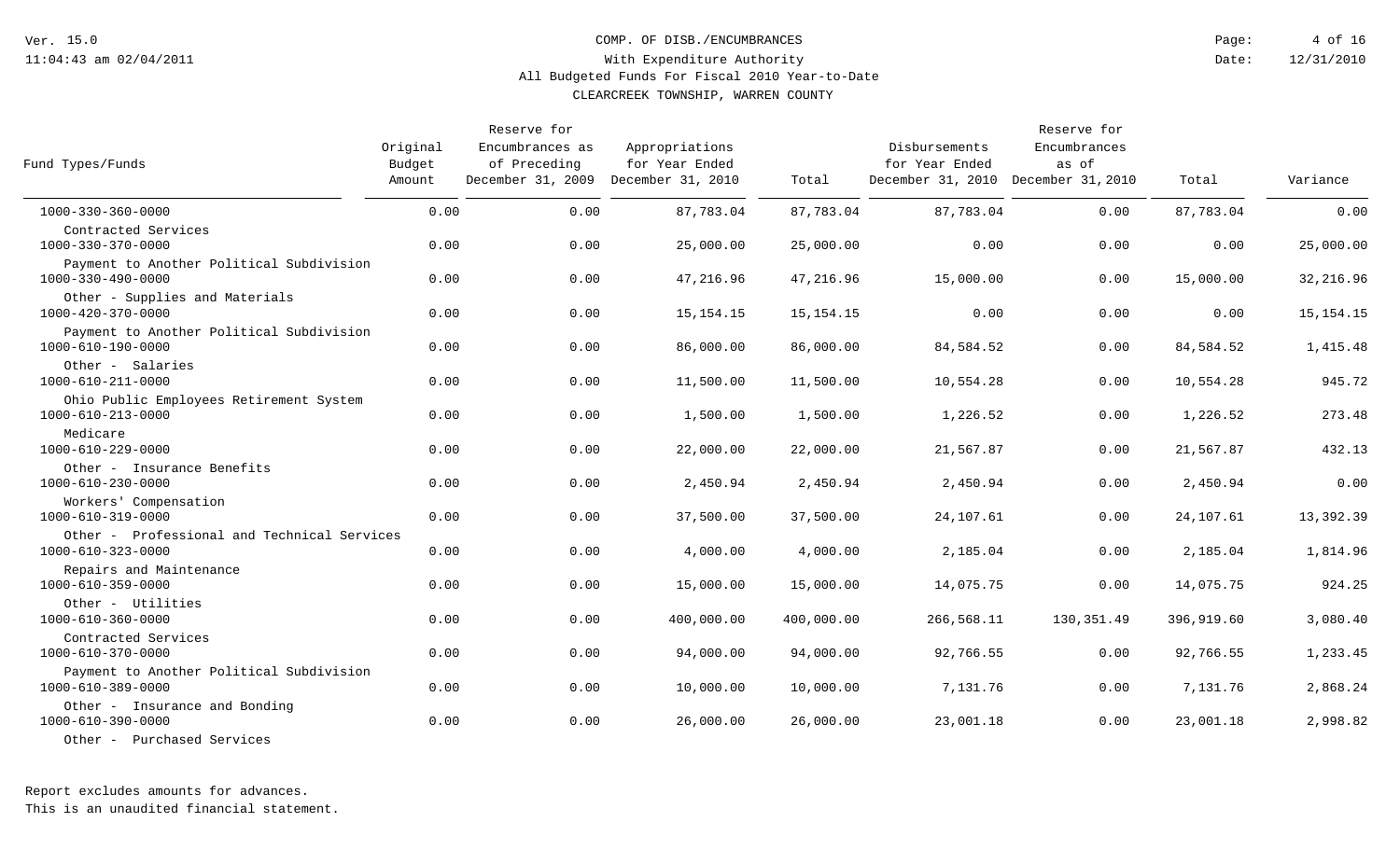COMP. OF DISB./ENCUMBRANCES

12/31/2010 5 of 16 Date: Page:

### With Expenditure Authority All Budgeted Funds For Fiscal 2010 Year-to-Date

CLEARCREEK TOWNSHIP, WARREN COUNTY

| Fund Types/Funds                                          | Original<br>Budget<br>Amount | Reserve for<br>Encumbrances as<br>of Preceding<br>December 31, 2009 December 31, 2010 | Appropriations<br>for Year Ended | Total          | Disbursements<br>for Year Ended<br>December 31, 2010 December 31, 2010 | Reserve for<br>Encumbrances<br>as of | Total        | Variance   |
|-----------------------------------------------------------|------------------------------|---------------------------------------------------------------------------------------|----------------------------------|----------------|------------------------------------------------------------------------|--------------------------------------|--------------|------------|
| 1000-610-430-0000                                         | 0.00                         | 0.00                                                                                  | 21,000.00                        | 21,000.00      | 18, 175.82                                                             | 0.00                                 | 18,175.82    | 2,824.18   |
| Small Tools and Minor Equipment<br>1000-610-490-0000      | 0.00                         | 0.00                                                                                  | 15,000.00                        | 15,000.00      | 12,638.62                                                              | 0.00                                 | 12,638.62    | 2,361.38   |
| Other - Supplies and Materials<br>1000-610-591-0000       | 0.00                         | 0.00                                                                                  | 0.00                             | 0.00           | 0.00                                                                   | 0.00                                 | 0.00         | 0.00       |
| Contributions to Other Organizations<br>1000-610-599-0000 | 0.00                         | 0.00                                                                                  | 1,000.00                         | 1,000.00       | 604.36                                                                 | 0.00                                 | 604.36       | 395.64     |
| Other - Other Expenses<br>$1000 - 690 - 323 - 0000$       | 0.00                         | 0.00                                                                                  | 4,000.00                         | 4,000.00       | 3,969.00                                                               | 0.00                                 | 3,969.00     | 31.00      |
| Repairs and Maintenance<br>1000-690-329-0000              | 0.00                         | 0.00                                                                                  | 4,000.00                         | 4,000.00       | 0.00                                                                   | 0.00                                 | 0.00         | 4,000.00   |
| Other - Property Services<br>1000-760-710-0000            | 0.00                         | 0.00                                                                                  | 350,000.00                       | 350,000.00     | 348,511.16                                                             | 0.00                                 | 348,511.16   | 1,488.84   |
| Land<br>1000-760-750-0000                                 | 0.00                         | 0.00                                                                                  | 70,000.00                        | 70,000.00      | 66,591.00                                                              | 0.00                                 | 66,591.00    | 3,409.00   |
| Motor Vehicles<br>1000-910-910-0000                       | 0.00                         | 0.00                                                                                  | 0.00                             | 0.00           | 0.00                                                                   | 0.00                                 | 0.00         | 0.00       |
| Transfers - Out<br>1000-990-990-0000                      | 0.00                         | 0.00                                                                                  | 0.00                             | 0.00           | 0.00                                                                   | 0.00                                 | 0.00         | 0.00       |
| Other - Other Financing Uses                              |                              |                                                                                       |                                  |                |                                                                        |                                      |              |            |
| Summary Fund Totals:                                      | 0.00                         | 0.00                                                                                  | 2, 270, 243.82                   | 2, 270, 243.82 | 1,939,722.27                                                           | 130,351.49                           | 2,070,073.76 | 200,170.06 |
| Summary Fund 1000 Totals:                                 | 0.00                         | 0.00                                                                                  | 2, 270, 243.82                   | 2, 270, 243.82 | 1,939,722.27                                                           | 130,351.49                           | 2,070,073.76 | 200,170.06 |
| Special Revenue<br>2000<br>Motor Vehicle License Tax      |                              |                                                                                       |                                  |                |                                                                        |                                      |              |            |
| $2011 - 330 - 360 - 0000$                                 | 0.00                         | 0.00                                                                                  | 50,000.00                        | 50,000.00      | 50,000.00                                                              | 0.00                                 | 50,000.00    | 0.00       |
| Contracted Services<br>$2011 - 330 - 490 - 0000$          | 0.00                         | 0.00                                                                                  | 30,000.00                        | 30,000.00      | 30,000.00                                                              | 0.00                                 | 30,000.00    | 0.00       |
| Other - Supplies and Materials                            |                              |                                                                                       |                                  |                |                                                                        |                                      |              |            |

Report excludes amounts for advances.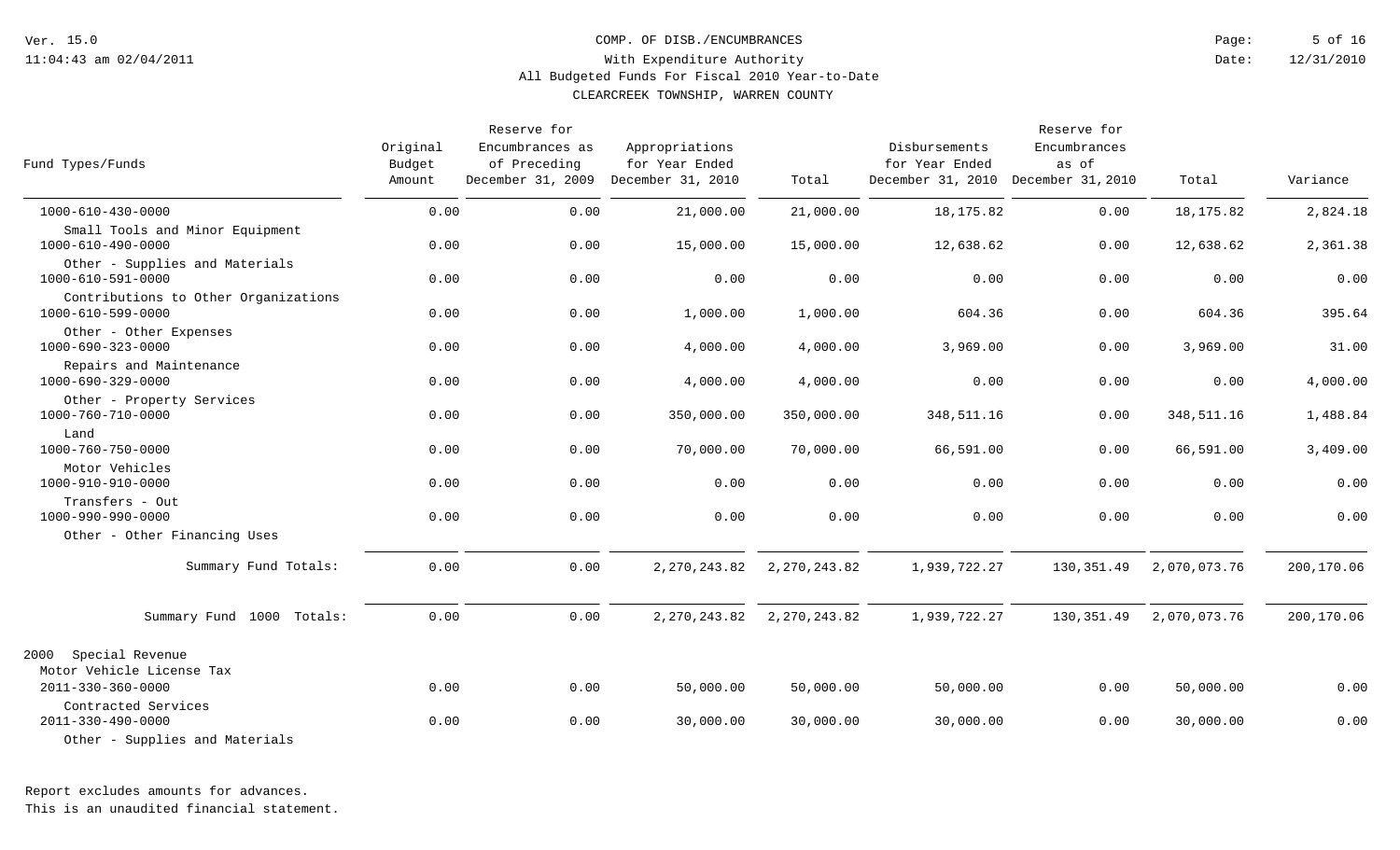#### COMP. OF DISB./ENCUMBRANCES

12/31/2010 6 of 16 Date: Page:

### With Expenditure Authority All Budgeted Funds For Fiscal 2010 Year-to-Date

CLEARCREEK TOWNSHIP, WARREN COUNTY

| Fund Types/Funds                                                                  | Original<br>Budget<br>Amount | Reserve for<br>Encumbrances as<br>of Preceding<br>December 31, 2009 December 31, 2010 | Appropriations<br>for Year Ended | Total      | Disbursements<br>for Year Ended<br>December 31, 2010 December 31, 2010 | Reserve for<br>Encumbrances<br>as of | Total       | Variance  |
|-----------------------------------------------------------------------------------|------------------------------|---------------------------------------------------------------------------------------|----------------------------------|------------|------------------------------------------------------------------------|--------------------------------------|-------------|-----------|
| Summary Fund Totals:                                                              | 0.00                         | 0.00                                                                                  | 80,000.00                        | 80,000.00  | 80,000.00                                                              | 0.00                                 | 80,000.00   | 0.00      |
| Gasoline Tax<br>2021-330-190-0000                                                 | 0.00                         | 0.00                                                                                  | 55,000.00                        | 55,000.00  | 51,456.69                                                              | 0.00                                 | 51,456.69   | 3,543.31  |
| Other - Salaries<br>$2021 - 330 - 360 - 0000$<br>Contracted Services              | 0.00                         | 0.00                                                                                  | 100,000.00                       | 100,000.00 | 100,000.00                                                             | 0.00                                 | 100,000.00  | 0.00      |
| Summary Fund Totals:                                                              | 0.00                         | 0.00                                                                                  | 155,000.00                       | 155,000.00 | 151,456.69                                                             | 0.00                                 | 151,456.69  | 3,543.31  |
| Road and Bridge<br>2031-190-599-0002                                              | 0.00                         | 0.00                                                                                  | 0.00                             | 0.00       | 0.00                                                                   | 0.00                                 | 0.00        | 0.00      |
| Other - Other Expenses - CAT TAX<br>$2031 - 330 - 190 - 0000$<br>Other - Salaries | 0.00                         | 0.00                                                                                  | 210,000.00                       | 210,000.00 | 184,103.52                                                             | 0.00                                 | 184, 103.52 | 25,896.48 |
| $2031 - 330 - 211 - 0000$                                                         | 0.00                         | 0.00                                                                                  | 37,250.00                        | 37,250.00  | 34, 153.97                                                             | 0.00                                 | 34, 153.97  | 3,096.03  |
| Ohio Public Employees Retirement System<br>$2031 - 330 - 213 - 0000$<br>Medicare  | 0.00                         | 0.00                                                                                  | 4,100.00                         | 4,100.00   | 3, 415.78                                                              | 0.00                                 | 3,415.78    | 684.22    |
| $2031 - 330 - 229 - 0000$                                                         | 0.00                         | 0.00                                                                                  | 83,000.00                        | 83,000.00  | 81,288.60                                                              | 0.00                                 | 81,288.60   | 1,711.40  |
| Other - Insurance Benefits<br>$2031 - 330 - 230 - 0000$                           | 0.00                         | 0.00                                                                                  | 6,248.00                         | 6, 248.00  | 6, 248.00                                                              | 0.00                                 | 6, 248.00   | 0.00      |
| Workers' Compensation<br>$2031 - 330 - 314 - 0000$                                | 0.00                         | 0.00                                                                                  | 9,000.00                         | 9,000.00   | 5,072.27                                                               | 0.00                                 | 5,072.27    | 3,927.73  |
| Tax Collection Fees<br>$2031 - 330 - 323 - 0000$                                  | 0.00                         | 0.00                                                                                  | 25,000.00                        | 25,000.00  | 23,987.54                                                              | 0.00                                 | 23,987.54   | 1,012.46  |
| Repairs and Maintenance<br>$2031 - 330 - 359 - 0000$                              | 0.00                         | 0.00                                                                                  | 19,000.00                        | 19,000.00  | 16,625.16                                                              | 0.00                                 | 16,625.16   | 2,374.84  |
| Other - Utilities<br>$2031 - 330 - 360 - 0000$<br>Contracted Services             | 0.00                         | 0.00                                                                                  | 200,000.00                       | 200,000.00 | 200,000.00                                                             | 0.00                                 | 200,000.00  | 0.00      |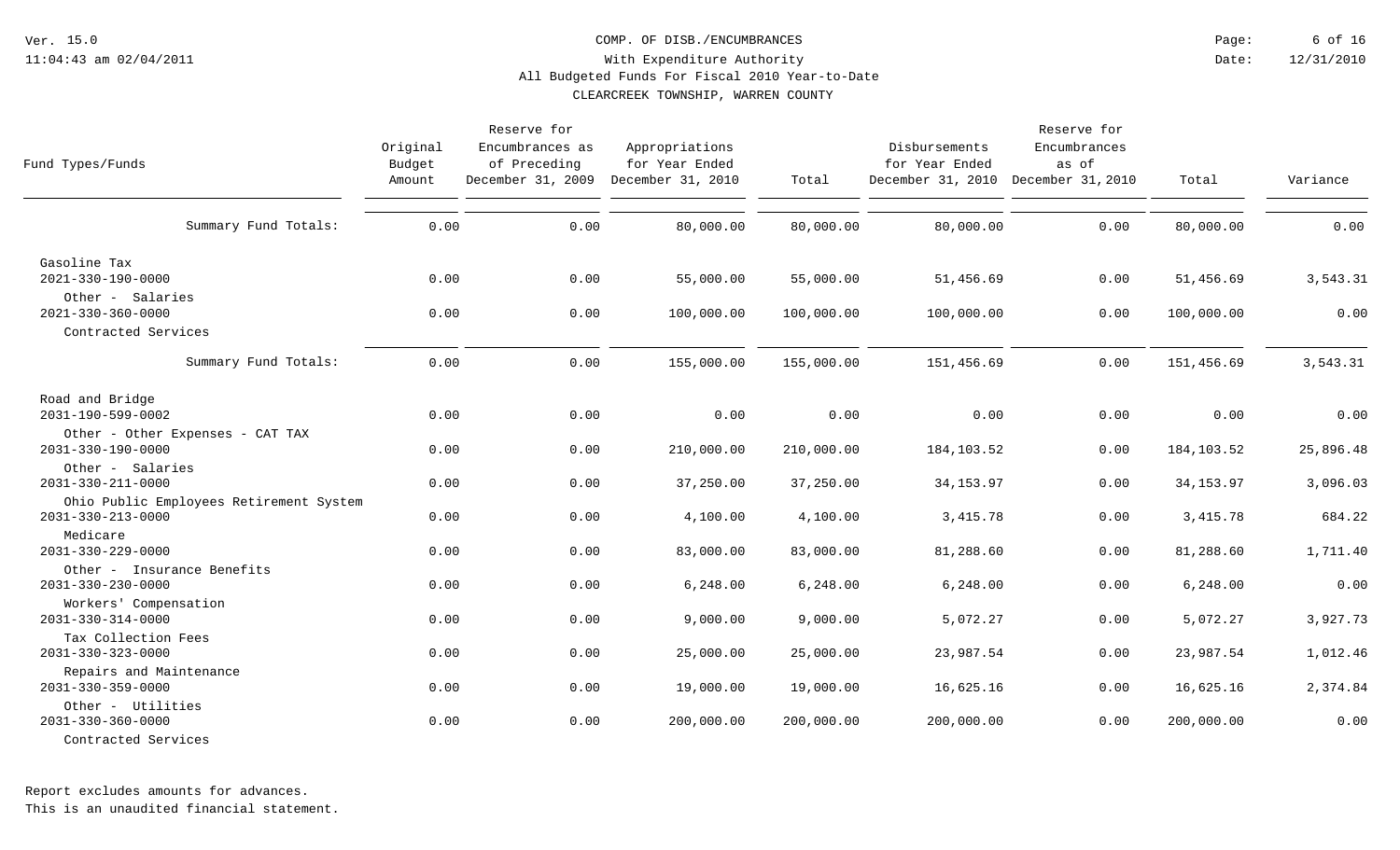COMP. OF DISB./ENCUMBRANCES

12/31/2010 7 of 16 Date: Page:

### With Expenditure Authority All Budgeted Funds For Fiscal 2010 Year-to-Date

CLEARCREEK TOWNSHIP, WARREN COUNTY

| Fund Types/Funds                                                | Original<br>Budget<br>Amount | Reserve for<br>Encumbrances as<br>of Preceding<br>December 31, 2009 December 31, 2010 | Appropriations<br>for Year Ended | Total        | Disbursements<br>for Year Ended<br>December 31, 2010 December 31, 2010 | Reserve for<br>Encumbrances<br>as of | Total       | Variance   |
|-----------------------------------------------------------------|------------------------------|---------------------------------------------------------------------------------------|----------------------------------|--------------|------------------------------------------------------------------------|--------------------------------------|-------------|------------|
| $2031 - 330 - 389 - 0000$                                       | 0.00                         | 0.00                                                                                  | 9,700.00                         | 9,700.00     | 9,626.64                                                               | 0.00                                 | 9,626.64    | 73.36      |
| Other - Insurance and Bonding<br>$2031 - 330 - 390 - 0000$      | 0.00                         | 0.00                                                                                  | 25,000.00                        | 25,000.00    | 16,891.16                                                              | 0.00                                 | 16,891.16   | 8,108.84   |
| Other - Purchased Services<br>$2031 - 330 - 430 - 0000$         | 0.00                         | 0.00                                                                                  | 22,000.00                        | 22,000.00    | 13,388.79                                                              | 0.00                                 | 13,388.79   | 8,611.21   |
| Small Tools and Minor Equipment<br>$2031 - 330 - 490 - 0000$    | 0.00                         | 0.00                                                                                  | 60,000.00                        | 60,000.00    | 53,698.74                                                              | 0.00                                 | 53,698.74   | 6,301.26   |
| Other - Supplies and Materials<br>$2031 - 330 - 599 - 0000$     | 0.00                         | 0.00                                                                                  | 3,500.00                         | 3,500.00     | 3, 114. 23                                                             | 0.00                                 | 3, 114. 23  | 385.77     |
| Other - Other Expenses<br>$2031 - 760 - 740 - 0000$             | 0.00                         | 0.00                                                                                  | 0.00                             | 0.00         | 0.00                                                                   | 0.00                                 | 0.00        | 0.00       |
| Machinery, Equipment and Furniture<br>$2031 - 760 - 750 - 0000$ | 0.00                         | 0.00                                                                                  | 0.00                             | 0.00         | 0.00                                                                   | 0.00                                 | 0.00        | 0.00       |
| Motor Vehicles<br>2031-910-910-0000                             | 0.00                         | 0.00                                                                                  | 0.00                             | 0.00         | 0.00                                                                   | 0.00                                 | 0.00        | 0.00       |
| Transfers - Out                                                 |                              |                                                                                       |                                  |              |                                                                        |                                      |             |            |
| Summary Fund Totals:                                            | 0.00                         | 0.00                                                                                  | 713,798.00                       | 713,798.00   | 651,614.40                                                             | 0.00                                 | 651,614.40  | 62,183.60  |
| Police District                                                 |                              |                                                                                       |                                  |              |                                                                        |                                      |             |            |
| 2081-210-190-0000                                               | 0.00                         | 0.00                                                                                  | 1,100,000.00                     | 1,100,000.00 | 942, 424.75                                                            | 0.00                                 | 942, 424.75 | 157,575.25 |
| Other - Salaries<br>2081-210-211-0000                           | 0.00                         | 0.00                                                                                  | 200,000.00                       | 200,000.00   | 167,717.45                                                             | 0.00                                 | 167,717.45  | 32,282.55  |
| Ohio Public Employees Retirement System<br>2081-210-212-0000    | 0.00                         | 0.00                                                                                  | 4,000.00                         | 4,000.00     | 229.58                                                                 | 0.00                                 | 229.58      | 3,770.42   |
| Social Security<br>2081-210-213-0000                            | 0.00                         | 0.00                                                                                  | 16,500.00                        | 16,500.00    | 12,876.12                                                              | 0.00                                 | 12,876.12   | 3,623.88   |
| Medicare<br>2081-210-229-0000                                   | 0.00                         | 0.00                                                                                  | 225,000.00                       | 225,000.00   | 217,783.33                                                             | 0.00                                 | 217,783.33  | 7,216.67   |
| Other - Insurance Benefits<br>2081-210-230-0000                 | 0.00                         | 0.00                                                                                  | 27,790.57                        | 27,790.57    | 27,790.57                                                              | 0.00                                 | 27,790.57   | 0.00       |
| Workers' Compensation                                           |                              |                                                                                       |                                  |              |                                                                        |                                      |             |            |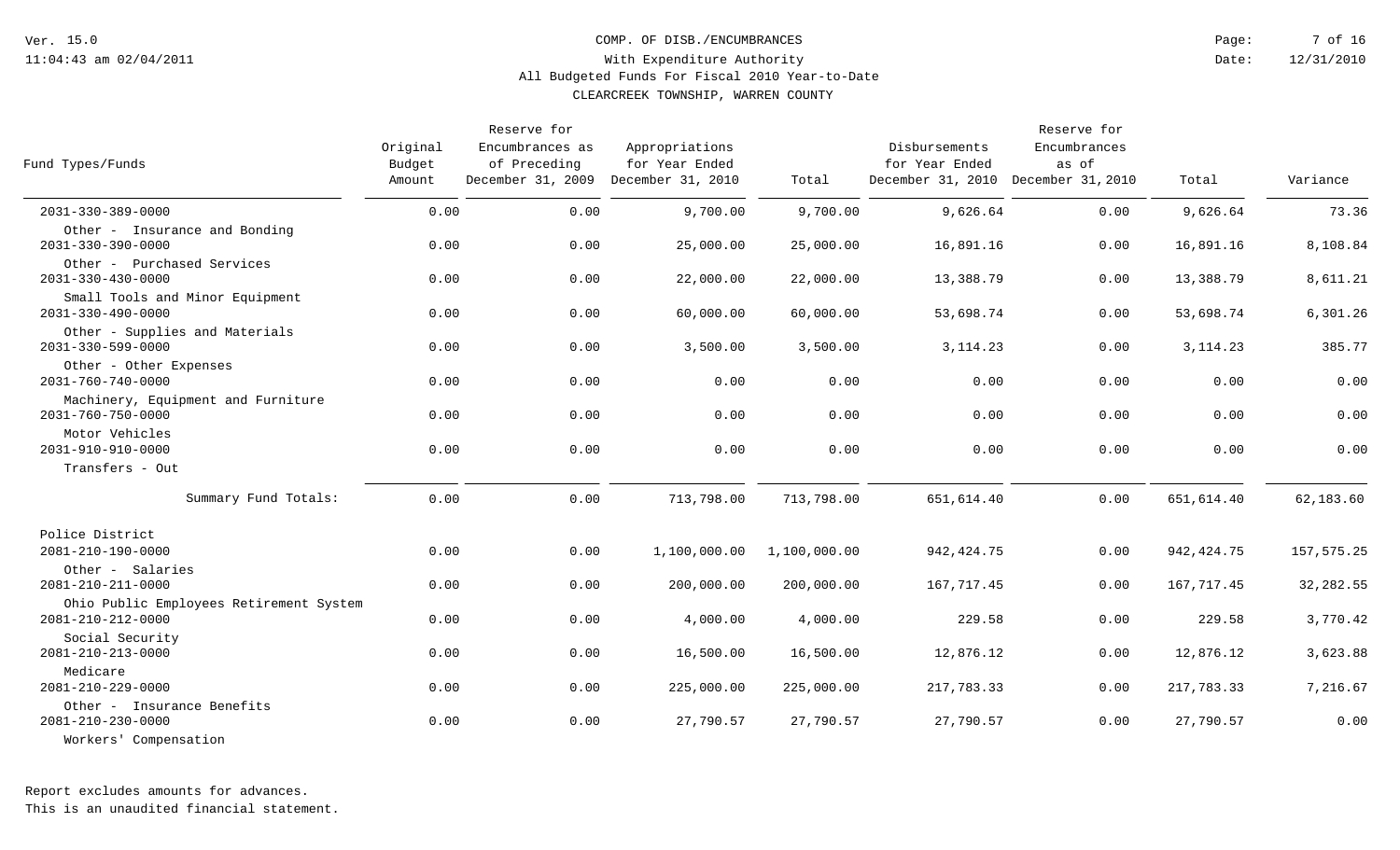#### COMP. OF DISB./ENCUMBRANCES

12/31/2010 8 of 16 Date: Page:

### With Expenditure Authority All Budgeted Funds For Fiscal 2010 Year-to-Date

CLEARCREEK TOWNSHIP, WARREN COUNTY

| Fund Types/Funds                                                         | Original<br>Budget<br>Amount | Reserve for<br>Encumbrances as<br>of Preceding<br>December 31, 2009 December 31, 2010 | Appropriations<br>for Year Ended | Total        | Disbursements<br>for Year Ended<br>December 31, 2010 December 31, 2010 | Reserve for<br>Encumbrances<br>as of | Total        | Variance   |
|--------------------------------------------------------------------------|------------------------------|---------------------------------------------------------------------------------------|----------------------------------|--------------|------------------------------------------------------------------------|--------------------------------------|--------------|------------|
| 2081-210-240-0000                                                        | 0.00                         | 0.00                                                                                  | 10,000.00                        | 10,000.00    | 0.00                                                                   | 0.00                                 | 0.00         | 10,000.00  |
| Unemployment Compensation<br>2081-210-314-0000                           | 0.00                         | 0.00                                                                                  | 28,000.00                        | 28,000.00    | 17,323.66                                                              | 0.00                                 | 17,323.66    | 10,676.34  |
| Tax Collection Fees<br>$2081 - 210 - 318 - 0000$                         | 0.00                         | 0.00                                                                                  | 27,000.00                        | 27,000.00    | 25,200.00                                                              | 0.00                                 | 25,200.00    | 1,800.00   |
| Training Services<br>2081-210-319-0000                                   | 0.00                         | 0.00                                                                                  | 35,000.00                        | 35,000.00    | 28, 437. 25                                                            | 0.00                                 | 28, 437. 25  | 6,562.75   |
| Other - Professional and Technical Services<br>$2081 - 210 - 323 - 0000$ | 0.00                         | 0.00                                                                                  | 30,000.00                        | 30,000.00    | 16,091.06                                                              | 0.00                                 | 16,091.06    | 13,908.94  |
| Repairs and Maintenance<br>$2081 - 210 - 359 - 0000$                     | 0.00                         | 0.00                                                                                  | 35,000.00                        | 35,000.00    | 24,948.18                                                              | 0.00                                 | 24,948.18    | 10,051.82  |
| Other - Utilities<br>2081-210-370-0000                                   | 0.00                         | 0.00                                                                                  | 15,000.00                        | 15,000.00    | 14,324.73                                                              | 0.00                                 | 14,324.73    | 675.27     |
| Payment to Another Political Subdivision<br>2081-210-389-0000            | 0.00                         | 0.00                                                                                  | 12,000.00                        | 12,000.00    | 12,000.00                                                              | 0.00                                 | 12,000.00    | 0.00       |
| Other - Insurance and Bonding<br>$2081 - 210 - 390 - 0000$               | 0.00                         | 0.00                                                                                  | 80,000.00                        | 80,000.00    | 80,000.00                                                              | 0.00                                 | 80,000.00    | 0.00       |
| Other - Purchased Services<br>2081-210-430-0000                          | 0.00                         | 0.00                                                                                  | 50,000.00                        | 50,000.00    | 47,268.48                                                              | 0.00                                 | 47,268.48    | 2,731.52   |
| Small Tools and Minor Equipment<br>2081-210-490-0000                     | 0.00                         | 0.00                                                                                  | 75,000.00                        | 75,000.00    | 64,076.23                                                              | 0.00                                 | 64,076.23    | 10,923.77  |
| Other - Supplies and Materials<br>2081-210-599-0000                      | 0.00                         | 0.00                                                                                  | 7,500.00                         | 7,500.00     | 4,677.38                                                               | 0.00                                 | 4,677.38     | 2,822.62   |
| Other - Other Expenses<br>2081-210-599-0002                              | 0.00                         | 0.00                                                                                  | 0.00                             | 0.00         | 0.00                                                                   | 0.00                                 | 0.00         | 0.00       |
| Other - Other Expenses - CAT TAX<br>2081-760-750-0000                    | 0.00                         | 109,306.00                                                                            | 0.00                             | 109,306.00   | 106,906.00                                                             | 0.00                                 | 106,906.00   | 2,400.00   |
| Motor Vehicles<br>2081-910-910-0000                                      | 0.00                         | 0.00                                                                                  | 0.00                             | 0.00         | 0.00                                                                   | 0.00                                 | 0.00         | 0.00       |
| Transfers - Out                                                          |                              |                                                                                       |                                  |              |                                                                        |                                      |              |            |
| Summary Fund Totals:                                                     | 0.00                         | 109,306.00                                                                            | 1,977,790.57                     | 2,087,096.57 | 1,810,074.77                                                           | 0.00                                 | 1,810,074.77 | 277,021.80 |

Report excludes amounts for advances.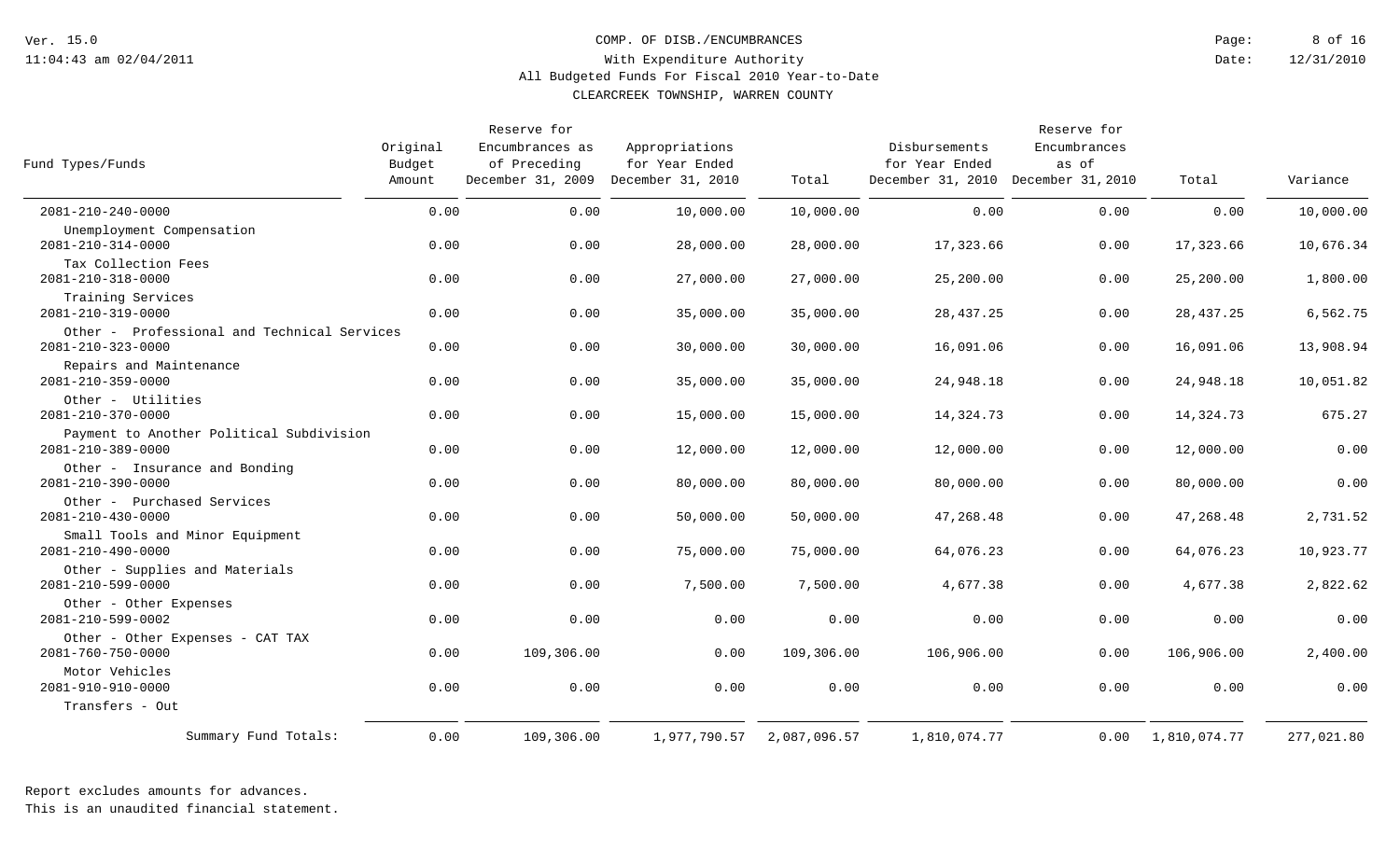#### COMP. OF DISB./ENCUMBRANCES

12/31/2010 9 of 16 Date: Page:

### With Expenditure Authority All Budgeted Funds For Fiscal 2010 Year-to-Date

CLEARCREEK TOWNSHIP, WARREN COUNTY

| Fund Types/Funds                                                                 | Original<br>Budget<br>Amount | Reserve for<br>Encumbrances as<br>of Preceding<br>December 31, 2009 December 31, 2010 | Appropriations<br>for Year Ended | Total        | Disbursements<br>for Year Ended<br>December 31, 2010 December 31, 2010 | Reserve for<br>Encumbrances<br>as of | Total        | Variance   |
|----------------------------------------------------------------------------------|------------------------------|---------------------------------------------------------------------------------------|----------------------------------|--------------|------------------------------------------------------------------------|--------------------------------------|--------------|------------|
| Fire District                                                                    |                              |                                                                                       |                                  |              |                                                                        |                                      |              |            |
| 2111-220-190-0000                                                                | 0.00                         | 0.00                                                                                  | 3,400,000.00                     | 3,400,000.00 | 2,665,331.17                                                           | 0.00                                 | 2,665,331.17 | 734,668.83 |
| Other - Salaries<br>2111-220-211-0000                                            | 0.00                         | 0.00                                                                                  | 10,000.00                        | 10,000.00    | 7,231.06                                                               | 0.00                                 | 7,231.06     | 2,768.94   |
| Ohio Public Employees Retirement System<br>2111-220-212-0000                     | 0.00                         | 0.00                                                                                  | 100,000.00                       | 100,000.00   | 58,086.61                                                              | 0.00                                 | 58,086.61    | 41,913.39  |
| Social Security<br>2111-220-213-0000                                             | 0.00                         | 0.00                                                                                  | 50,000.00                        | 50,000.00    | 39,305.99                                                              | 0.00                                 | 39,305.99    | 10,694.01  |
| Medicare<br>2111-220-215-0000                                                    | 0.00                         | 0.00                                                                                  | 650,000.00                       | 650,000.00   | 396,197.89                                                             | 0.00                                 | 396,197.89   | 253,802.11 |
| Ohio Police and Fire Pension Fund<br>2111-220-229-0000                           | 0.00                         | 0.00                                                                                  | 550,000.00                       | 550,000.00   | 548,868.35                                                             | 0.00                                 | 548,868.35   | 1,131.65   |
| Other - Insurance Benefits<br>2111-220-230-0000                                  | 0.00                         | 0.00                                                                                  | 77,945.68                        | 77,945.68    | 77,945.68                                                              | 0.00                                 | 77,945.68    | 0.00       |
| Workers' Compensation<br>2111-220-240-0000                                       | 0.00                         | 0.00                                                                                  | 15,000.00                        | 15,000.00    | 196.80                                                                 | 0.00                                 | 196.80       | 14,803.20  |
| Unemployment Compensation<br>2111-220-314-0000                                   | 0.00                         | 0.00                                                                                  | 85,000.00                        | 85,000.00    | 60,964.27                                                              | 0.00                                 | 60,964.27    | 24,035.73  |
| Tax Collection Fees<br>2111-220-318-0000                                         | 0.00                         | 0.00                                                                                  | 46,000.00                        | 46,000.00    | 41,301.92                                                              | 0.00                                 | 41,301.92    | 4,698.08   |
| Training Services<br>2111-220-319-0000                                           | 0.00                         | 0.00                                                                                  | 70,000.00                        | 70,000.00    | 52,885.45                                                              | 0.00                                 | 52,885.45    | 17, 114.55 |
| Other - Professional and Technical Services<br>2111-220-323-0000                 | 0.00                         | 0.00                                                                                  | 200,000.00                       | 200,000.00   | 196,962.49                                                             | 0.00                                 | 196,962.49   | 3,037.51   |
| Repairs and Maintenance<br>2111-220-359-0000                                     | 0.00                         | 0.00                                                                                  | 100,000.00                       | 100,000.00   | 82, 116.38                                                             | 0.00                                 | 82,116.38    | 17,883.62  |
| Other - Utilities<br>2111-220-370-0000                                           | 0.00                         | 0.00                                                                                  | 15,000.00                        | 15,000.00    | 2,157.06                                                               | 0.00                                 | 2,157.06     | 12,842.94  |
| Payment to Another Political Subdivision<br>$2111 - 220 - 389 - 0000$            | 0.00                         | 0.00                                                                                  | 35,000.00                        | 35,000.00    | 27,160.51                                                              | 0.00                                 | 27,160.51    | 7,839.49   |
| Other - Insurance and Bonding<br>2111-220-390-0000<br>Other - Purchased Services | 0.00                         | 0.00                                                                                  | 125,000.00                       | 125,000.00   | 95,625.60                                                              | 18,800.00                            | 114,425.60   | 10,574.40  |

Report excludes amounts for advances.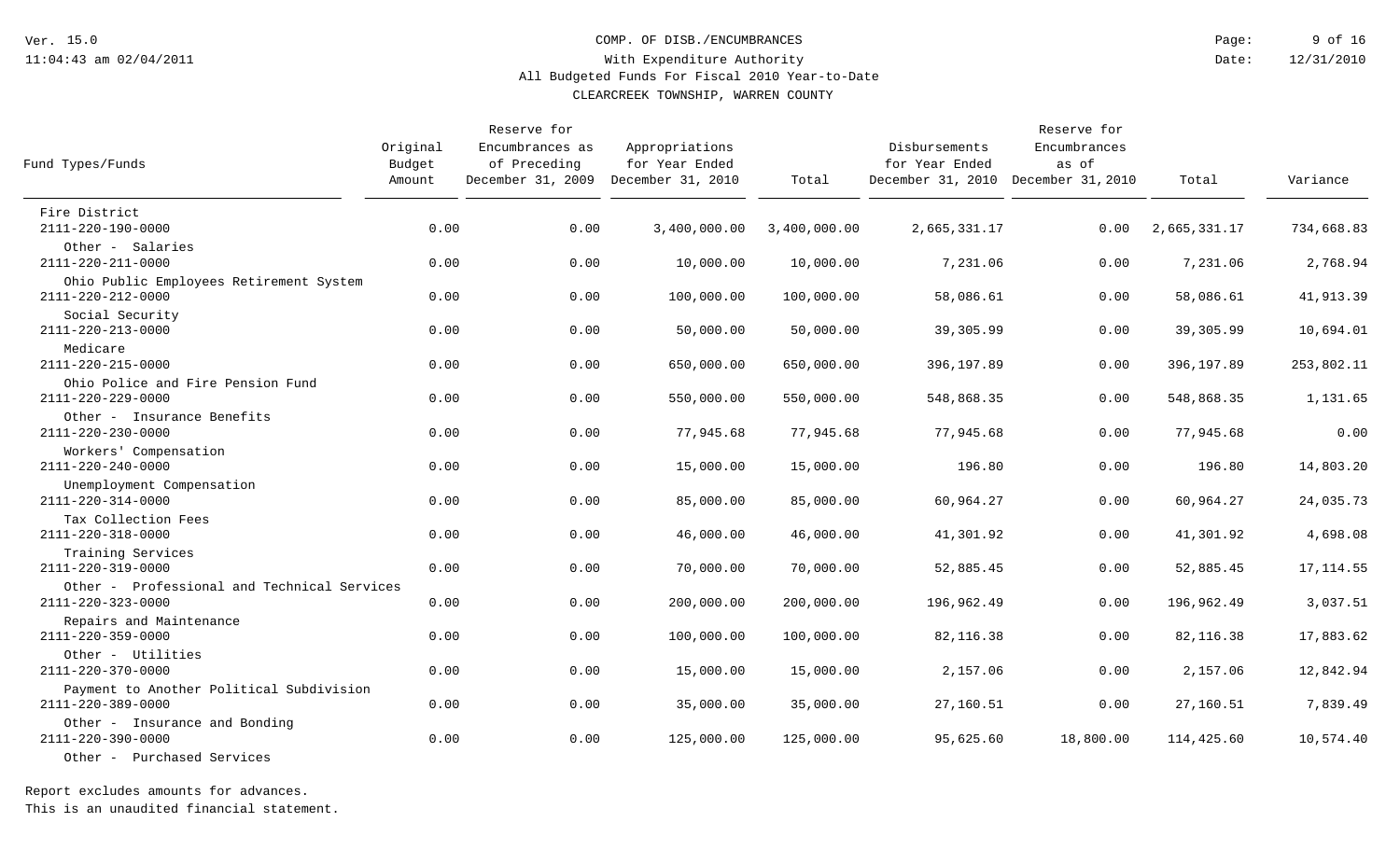COMP. OF DISB./ENCUMBRANCES

12/31/2010 10 of 16 Date: Page:

### With Expenditure Authority All Budgeted Funds For Fiscal 2010 Year-to-Date

CLEARCREEK TOWNSHIP, WARREN COUNTY

| Fund Types/Funds                                                          | Original<br>Budget<br>Amount | Reserve for<br>Encumbrances as<br>of Preceding<br>December 31, 2009 December 31, 2010 | Appropriations<br>for Year Ended | Total          | Disbursements<br>for Year Ended<br>December 31, 2010 December 31, 2010 | Reserve for<br>Encumbrances<br>as of | Total        | Variance       |
|---------------------------------------------------------------------------|------------------------------|---------------------------------------------------------------------------------------|----------------------------------|----------------|------------------------------------------------------------------------|--------------------------------------|--------------|----------------|
| 2111-220-430-0000                                                         | 0.00                         | 0.00                                                                                  | 245,987.69                       | 245,987.69     | 175,563.72                                                             | 61,221.50                            | 236,785.22   | 9,202.47       |
| Small Tools and Minor Equipment<br>2111-220-490-0000                      | 0.00                         | 0.00                                                                                  | 110,000.00                       | 110,000.00     | 97,782.36                                                              | 0.00                                 | 97,782.36    | 12,217.64      |
| Other - Supplies and Materials<br>2111-220-599-0000                       | 0.00                         | 0.00                                                                                  | 9,000.00                         | 9,000.00       | 1,989.19                                                               | 3,463.10                             | 5,452.29     | 3,547.71       |
| Other - Other Expenses<br>2111-220-599-0001                               | 0.00                         | 0.00                                                                                  | 0.00                             | 0.00           | 0.00                                                                   | 0.00                                 | 0.00         | 0.00           |
| Other - Other Expenses - UNDIVIDED PUBLIC UTILITIES                       |                              |                                                                                       |                                  |                |                                                                        |                                      |              |                |
| 2111-220-599-0002                                                         | 0.00                         | 0.00                                                                                  | 0.00                             | 0.00           | 0.00                                                                   | 0.00                                 | 0.00         | 0.00           |
| Other - Other Expenses - CAT TAX<br>2111-760-720-0000                     | 0.00                         | 0.00                                                                                  | 0.00                             | 0.00           | 0.00                                                                   | 0.00                                 | 0.00         | 0.00           |
| Buildings<br>2111-760-750-0000                                            | 0.00                         | 0.00                                                                                  | 90,000.00                        | 90,000.00      | 57,961.20                                                              | 0.00                                 | 57,961.20    | 32,038.80      |
| Motor Vehicles<br>2111-810-810-0000                                       | 0.00                         | 0.00                                                                                  | 220,000.00                       | 220,000.00     | 220,000.00                                                             | 0.00                                 | 220,000.00   | 0.00           |
| Principal Payments - Bonds<br>2111-830-830-0000                           | 0.00                         | 0.00                                                                                  | 19,470.00                        | 19,470.00      | 19,470.00                                                              | 0.00                                 | 19,470.00    | 0.00           |
| Interest Payments                                                         |                              |                                                                                       |                                  |                |                                                                        |                                      |              |                |
| Summary Fund Totals:                                                      | 0.00                         | 0.00                                                                                  | 6, 223, 403.37                   | 6, 223, 403.37 | 4,925,103.70                                                           | 83,484.60                            | 5,008,588.30 | 1, 214, 815.07 |
| Zoning                                                                    |                              |                                                                                       |                                  |                |                                                                        |                                      |              |                |
| 2181-130-150-0000                                                         | 0.00                         | 0.00                                                                                  | 3,000.00                         | 3,000.00       | 2,408.08                                                               | 0.00                                 | 2,408.08     | 591.92         |
| Compensation of Board and Commission Members<br>$2181 - 130 - 190 - 0000$ | 0.00                         | 0.00                                                                                  | 40,000.00                        | 40,000.00      | 34,881.64                                                              | 0.00                                 | 34,881.64    | 5,118.36       |
| Other - Salaries                                                          |                              |                                                                                       |                                  |                |                                                                        |                                      |              |                |
| 2181-130-211-0000                                                         | 0.00                         | 0.00                                                                                  | 6,000.00                         | 6,000.00       | 4,883.46                                                               | 0.00                                 | 4,883.46     | 1,116.54       |
| Ohio Public Employees Retirement System<br>2181-130-213-0000              | 0.00                         | 0.00                                                                                  | 1,000.00                         | 1,000.00       | 505.74                                                                 | 0.00                                 | 505.74       | 494.26         |
| Medicare<br>2181-130-229-0000                                             | 0.00                         | 0.00                                                                                  | 0.00                             | 0.00           | 0.00                                                                   | 0.00                                 | 0.00         | 0.00           |
| Other - Insurance Benefits                                                |                              |                                                                                       |                                  |                |                                                                        |                                      |              |                |

Report excludes amounts for advances.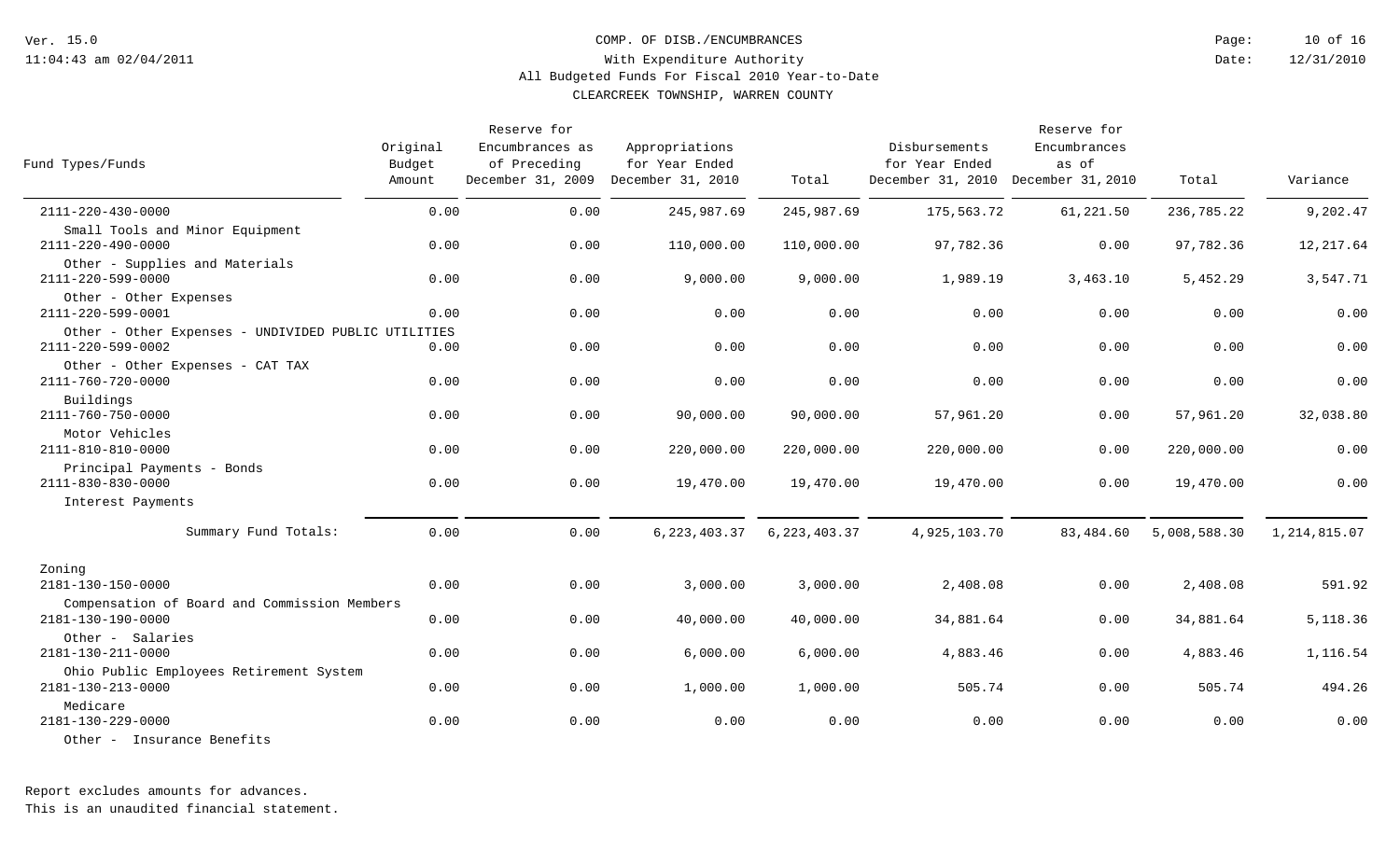COMP. OF DISB./ENCUMBRANCES

12/31/2010 11 of 16 Date: Page:

### With Expenditure Authority All Budgeted Funds For Fiscal 2010 Year-to-Date

CLEARCREEK TOWNSHIP, WARREN COUNTY

| Fund Types/Funds                                                         | Original<br>Budget<br>Amount | Reserve for<br>Encumbrances as<br>of Preceding<br>December 31, 2009 December 31, 2010 | Appropriations<br>for Year Ended | Total      | Disbursements<br>for Year Ended<br>December 31, 2010 December 31, 2010 | Reserve for<br>Encumbrances<br>as of | Total      | Variance  |
|--------------------------------------------------------------------------|------------------------------|---------------------------------------------------------------------------------------|----------------------------------|------------|------------------------------------------------------------------------|--------------------------------------|------------|-----------|
| 2181-130-230-0000                                                        | 0.00                         | 0.00                                                                                  | 1,123.00                         | 1,123.00   | 1,123.00                                                               | 0.00                                 | 1,123.00   | 0.00      |
| Workers' Compensation<br>2181-130-240-0000                               | 0.00                         | 0.00                                                                                  | 0.00                             | 0.00       | 0.00                                                                   | 0.00                                 | 0.00       | 0.00      |
| Unemployment Compensation<br>2181-130-318-0000                           | 0.00                         | 0.00                                                                                  | 500.00                           | 500.00     | 0.00                                                                   | 0.00                                 | 0.00       | 500.00    |
| Training Services<br>2181-130-319-0000                                   | 0.00                         | 0.00                                                                                  | 1,000.00                         | 1,000.00   | 500.00                                                                 | 0.00                                 | 500.00     | 500.00    |
| Other - Professional and Technical Services<br>$2181 - 130 - 323 - 0000$ | 0.00                         | 0.00                                                                                  | 1,000.00                         | 1,000.00   | 0.00                                                                   | 0.00                                 | 0.00       | 1,000.00  |
| Repairs and Maintenance<br>2181-130-359-0000                             | 0.00                         | 0.00                                                                                  | 1,000.00                         | 1,000.00   | 375.26                                                                 | 0.00                                 | 375.26     | 624.74    |
| Other - Utilities<br>2181-130-389-0000                                   | 0.00                         | 0.00                                                                                  | 200.00                           | 200.00     | 0.00                                                                   | 0.00                                 | 0.00       | 200.00    |
| Other - Insurance and Bonding<br>2181-130-390-0000                       | 0.00                         | 0.00                                                                                  | 2,500.00                         | 2,500.00   | 49.45                                                                  | 0.00                                 | 49.45      | 2,450.55  |
| Other - Purchased Services<br>2181-130-430-0000                          | 0.00                         | 0.00                                                                                  | 1,500.00                         | 1,500.00   | 0.00                                                                   | 0.00                                 | 0.00       | 1,500.00  |
| Small Tools and Minor Equipment<br>2181-130-490-0000                     | 0.00                         | 0.00                                                                                  | 2,500.00                         | 2,500.00   | 0.00                                                                   | 0.00                                 | 0.00       | 2,500.00  |
| Other - Supplies and Materials<br>$2181 - 130 - 599 - 0000$              | 0.00                         | 0.00                                                                                  | 45,975.04                        | 45,975.04  | 45,575.04                                                              | 0.00                                 | 45,575.04  | 400.00    |
| Other - Other Expenses                                                   |                              |                                                                                       |                                  |            |                                                                        |                                      |            |           |
| Summary Fund Totals:                                                     | 0.00                         | 0.00                                                                                  | 107,298.04                       | 107,298.04 | 90,301.67                                                              | 0.00                                 | 90,301.67  | 16,996.37 |
| Permissive Motor Vehicle License Tax                                     |                              |                                                                                       |                                  |            |                                                                        |                                      |            |           |
| $2231 - 330 - 360 - 0000$                                                | 0.00                         | 0.00                                                                                  | 100,000.00                       | 100,000.00 | 100,000.00                                                             | 0.00                                 | 100,000.00 | 0.00      |
| Contracted Services<br>$2231 - 330 - 490 - 0000$                         | 0.00                         | 0.00                                                                                  | 50,000.00                        | 50,000.00  | 37, 491.77                                                             | 0.00                                 | 37,491.77  | 12,508.23 |
| Other - Supplies and Materials                                           |                              |                                                                                       |                                  |            |                                                                        |                                      |            |           |
| Summary Fund Totals:                                                     | 0.00                         | 0.00                                                                                  | 150,000.00                       | 150,000.00 | 137, 491.77                                                            | 0.00                                 | 137,491.77 | 12,508.23 |

Report excludes amounts for advances.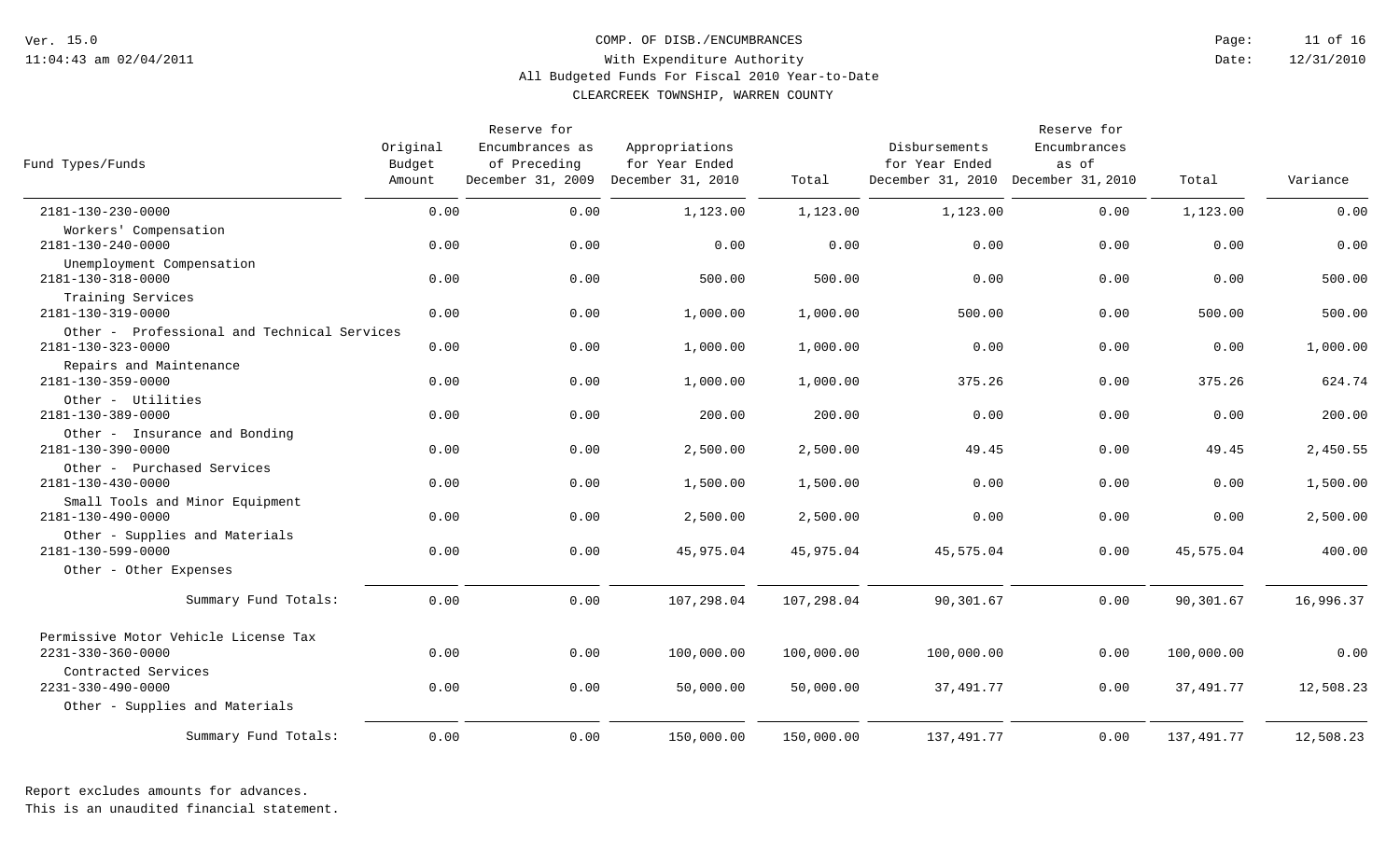COMP. OF DISB./ENCUMBRANCES

12/31/2010 12 of 16 Date: Page:

### With Expenditure Authority All Budgeted Funds For Fiscal 2010 Year-to-Date

CLEARCREEK TOWNSHIP, WARREN COUNTY

| Fund Types/Funds                                         | Original<br>Budget<br>Amount | Reserve for<br>Encumbrances as<br>of Preceding | Appropriations<br>for Year Ended<br>December 31, 2009 December 31, 2010 | Total       | Disbursements<br>for Year Ended<br>December 31, 2010 December 31, 2010 | Reserve for<br>Encumbrances<br>as of | Total      | Variance    |
|----------------------------------------------------------|------------------------------|------------------------------------------------|-------------------------------------------------------------------------|-------------|------------------------------------------------------------------------|--------------------------------------|------------|-------------|
| Law Enforcement Trust                                    |                              |                                                |                                                                         |             |                                                                        |                                      |            |             |
| 2261-210-430-0000                                        | 0.00                         | 0.00                                           | 25, 173. 72                                                             | 25, 173. 72 | 7,186.28                                                               | 0.00                                 | 7,186.28   | 17,987.44   |
| Small Tools and Minor Equipment<br>2261-210-599-0000     | 0.00                         | 0.00                                           | 0.00                                                                    | 0.00        | 0.00                                                                   | 0.00                                 | 0.00       | 0.00        |
| Other - Other Expenses                                   |                              |                                                |                                                                         |             |                                                                        |                                      |            |             |
| Summary Fund Totals:                                     | 0.00                         | 0.00                                           | 25, 173. 72                                                             | 25, 173. 72 | 7,186.28                                                               | 0.00                                 | 7,186.28   | 17,987.44   |
| Enforcement and Education                                |                              |                                                |                                                                         |             |                                                                        |                                      |            |             |
| 2271-210-599-0000                                        | 0.00                         | 0.00                                           | 7,162.66                                                                | 7,162.66    | 0.00                                                                   | 0.00                                 | 0.00       | 7,162.66    |
| Other - Other Expenses                                   |                              |                                                |                                                                         |             |                                                                        |                                      |            |             |
| Summary Fund Totals:                                     | 0.00                         | 0.00                                           | 7,162.66                                                                | 7,162.66    | 0.00                                                                   | 0.00                                 | 0.00       | 7,162.66    |
| Ambulance And Emergency Medical Services                 |                              |                                                |                                                                         |             |                                                                        |                                      |            |             |
| 2281-230-190-0000                                        | 0.00                         | 0.00                                           | 320,000.00                                                              | 320,000.00  | 190,332.79                                                             | 0.00                                 | 190,332.79 | 129,667.21  |
| Other - Salaries<br>2281-230-211-0000                    | 0.00                         | 0.00                                           | 0.00                                                                    | 0.00        | 0.00                                                                   | 0.00                                 | 0.00       | 0.00        |
| Ohio Public Employees Retirement System                  |                              |                                                |                                                                         |             |                                                                        |                                      |            |             |
| 2281-230-213-0000<br>Medicare                            | 0.00                         | 0.00                                           | 60,000.00                                                               | 60,000.00   | 1,616.97                                                               | 0.00                                 | 1,616.97   | 58,383.03   |
| 2281-230-215-0000                                        | 0.00                         | 0.00                                           | 86,400.00                                                               | 86,400.00   | 59,094.10                                                              | 0.00                                 | 59,094.10  | 27,305.90   |
| Ohio Police and Fire Pension Fund<br>2281-230-229-0000   | 0.00                         | 0.00                                           | 60,000.00                                                               | 60,000.00   | 43,308.87                                                              | 0.00                                 | 43,308.87  | 16,691.13   |
| Other - Insurance Benefits                               |                              |                                                |                                                                         |             |                                                                        |                                      |            |             |
| 2281-230-310-0000                                        | 0.00                         | 0.00                                           | 100,000.00                                                              | 100,000.00  | 32,381.39                                                              | 0.00                                 | 32,381.39  | 67,618.61   |
| Professional and Technical Services<br>2281-230-390-0000 | 0.00                         | 0.00                                           | 20,000.00                                                               | 20,000.00   | 5,828.89                                                               | 0.00                                 | 5,828.89   | 14, 171. 11 |
| Other - Purchased Services<br>2281-760-750-0000          | 0.00                         | 0.00                                           | 0.00                                                                    | 0.00        | 0.00                                                                   | 0.00                                 | 0.00       | 0.00        |
| Motor Vehicles<br>2281-910-910-0000                      | 0.00                         | 0.00                                           | 0.00                                                                    | 0.00        | 0.00                                                                   | 0.00                                 | 0.00       | 0.00        |
| Transfers - Out                                          |                              |                                                |                                                                         |             |                                                                        |                                      |            |             |

Report excludes amounts for advances.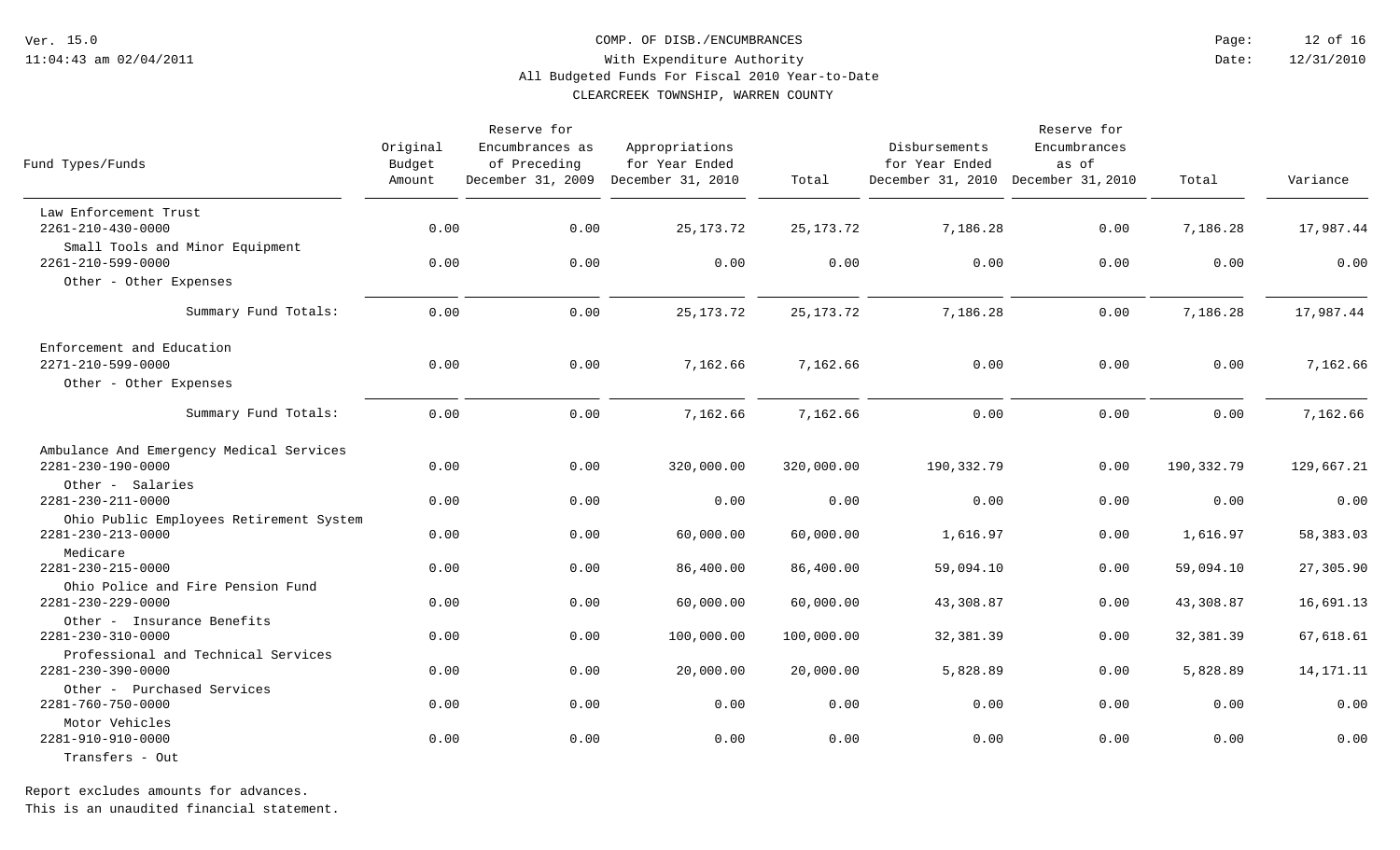#### COMP. OF DISB./ENCUMBRANCES

12/31/2010 13 of 16 Date: Page:

### With Expenditure Authority All Budgeted Funds For Fiscal 2010 Year-to-Date

CLEARCREEK TOWNSHIP, WARREN COUNTY

| Fund Types/Funds                                                                  | Original<br>Budget<br>Amount | Reserve for<br>Encumbrances as<br>of Preceding<br>December 31, 2009 | Appropriations<br>for Year Ended<br>December 31, 2010 | Total      | Disbursements<br>for Year Ended<br>December 31, 2010 December 31, 2010 | Reserve for<br>Encumbrances<br>as of | Total       | Variance   |
|-----------------------------------------------------------------------------------|------------------------------|---------------------------------------------------------------------|-------------------------------------------------------|------------|------------------------------------------------------------------------|--------------------------------------|-------------|------------|
| Summary Fund Totals:                                                              | 0.00                         | 0.00                                                                | 646,400.00                                            | 646,400.00 | 332,563.01                                                             | 0.00                                 | 332,563.01  | 313,836.99 |
| LIGHTING ASSESSMENT<br>2401-310-360-0000<br>Contracted Services                   | 0.00                         | 0.00                                                                | 123,934.05                                            | 123,934.05 | 84, 372. 25                                                            | 0.00                                 | 84, 372. 25 | 39,561.80  |
| Summary Fund Totals:                                                              | 0.00                         | 0.00                                                                | 123,934.05                                            | 123,934.05 | 84, 372. 25                                                            | 0.00                                 | 84, 372. 25 | 39,561.80  |
| FIRE RESCUE RECOVERY FUND<br>$2901 - 760 - 750 - 0000$<br>Motor Vehicles          | 0.00                         | 0.00                                                                | 0.00                                                  | 0.00       | 0.00                                                                   | 0.00                                 | 0.00        | 0.00       |
| Summary Fund Totals:                                                              | 0.00                         | 0.00                                                                | 0.00                                                  | 0.00       | 0.00                                                                   | 0.00                                 | 0.00        | 0.00       |
| DUPREE FAMILY FOUNDATION<br>2903-610-360-0000<br>Contracted Services              | 0.00                         | 0.00                                                                | 6,000.00                                              | 6,000.00   | 0.00                                                                   | 6,000.00                             | 6,000.00    | 0.00       |
| Summary Fund Totals:                                                              | 0.00                         | 0.00                                                                | 6,000.00                                              | 6,000.00   | 0.00                                                                   | 6,000.00                             | 6,000.00    | 0.00       |
| GOVERNMENT CENTER VENDING MACHINES<br>2905-110-599-0000<br>Other - Other Expenses | 0.00                         | 0.00                                                                | 1,500.00                                              | 1,500.00   | 1,058.18                                                               | 0.00                                 | 1,058.18    | 441.82     |
| Summary Fund Totals:                                                              | 0.00                         | 0.00                                                                | 1,500.00                                              | 1,500.00   | 1,058.18                                                               | 0.00                                 | 1,058.18    | 441.82     |
| CITIZENS POLICE ACADEMY<br>2906-210-599-0000<br>Other - Other Expenses            | 0.00                         | 0.00                                                                | 699.27                                                | 699.27     | 0.00                                                                   | 0.00                                 | 0.00        | 699.27     |
| Summary Fund Totals:                                                              | 0.00                         | 0.00                                                                | 699.27                                                | 699.27     | 0.00                                                                   | 0.00                                 | 0.00        | 699.27     |

Report excludes amounts for advances.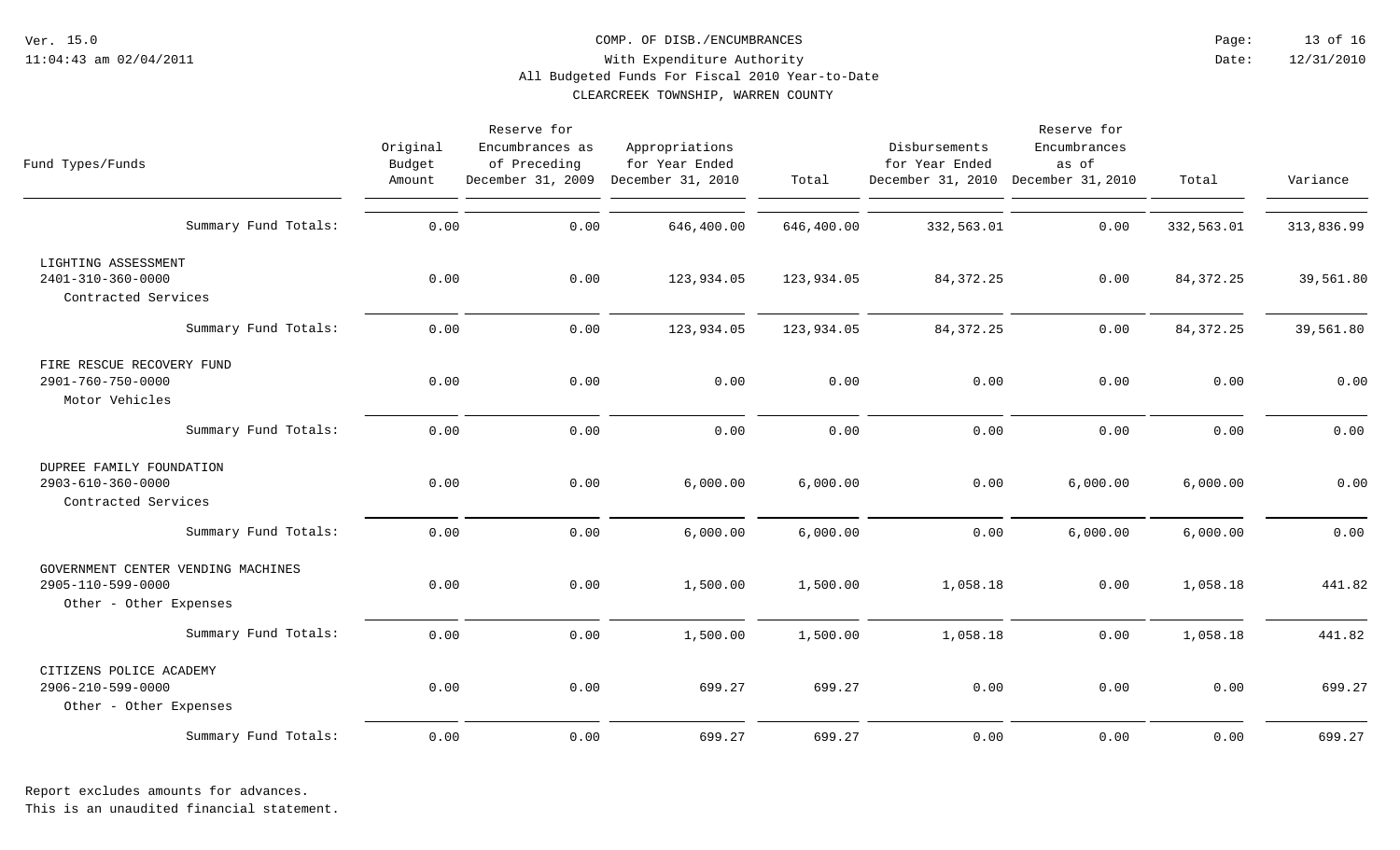COMP. OF DISB./ENCUMBRANCES

12/31/2010 14 of 16 Date: Page:

### With Expenditure Authority All Budgeted Funds For Fiscal 2010 Year-to-Date

CLEARCREEK TOWNSHIP, WARREN COUNTY

| Fund Types/Funds                                                              | Original<br>Budget<br>Amount | Reserve for<br>Encumbrances as<br>of Preceding<br>December 31, 2009 | Appropriations<br>for Year Ended<br>December 31, 2010 | Total     | Disbursements<br>for Year Ended<br>December 31, 2010 December 31, 2010 | Reserve for<br>Encumbrances<br>as of | Total     | Variance  |
|-------------------------------------------------------------------------------|------------------------------|---------------------------------------------------------------------|-------------------------------------------------------|-----------|------------------------------------------------------------------------|--------------------------------------|-----------|-----------|
| JAYCEES DONATION FUND<br>$2907 - 760 - 730 - 0000$                            | 0.00                         | 0.00                                                                | 2,500.00                                              | 2,500.00  | 0.00                                                                   | 2,500.00                             | 2,500.00  | 0.00      |
| Improvement of Sites                                                          |                              |                                                                     |                                                       |           |                                                                        |                                      |           |           |
| Summary Fund Totals:                                                          | 0.00                         | 0.00                                                                | 2,500.00                                              | 2,500.00  | 0.00                                                                   | 2,500.00                             | 2,500.00  | 0.00      |
| POLICE DISTRICT LOEB FUND<br>2908-210-599-0000<br>Other - Other Expenses      | 0.00                         | 0.00                                                                | 23,638.27                                             | 23,638.27 | 9,244.00                                                               | 12,455.00                            | 21,699.00 | 1,939.27  |
| Summary Fund Totals:                                                          | 0.00                         | 0.00                                                                | 23,638.27                                             | 23,638.27 | 9,244.00                                                               | 12,455.00                            | 21,699.00 | 1,939.27  |
| FIRE DISTRICT LOEB FUND<br>2909-220-599-0000<br>Other - Other Expenses        | 0.00                         | 0.00                                                                | 11,000.00                                             | 11,000.00 | 0.00                                                                   | 0.00                                 | 0.00      | 11,000.00 |
| Summary Fund Totals:                                                          | 0.00                         | 0.00                                                                | 11,000.00                                             | 11,000.00 | 0.00                                                                   | 0.00                                 | 0.00      | 11,000.00 |
| FIRE GRANT FUND<br>2910-220-490-0000                                          | 0.00                         | 0.00                                                                | 0.00                                                  | 0.00      | 0.00                                                                   | 0.00                                 | 0.00      | 0.00      |
| Other - Supplies and Materials<br>2910-220-599-0000<br>Other - Other Expenses | 0.00                         | 0.00                                                                | 0.00                                                  | 0.00      | 0.00                                                                   | 0.00                                 | 0.00      | 0.00      |
| Summary Fund Totals:                                                          | 0.00                         | 0.00                                                                | 0.00                                                  | 0.00      | 0.00                                                                   | 0.00                                 | 0.00      | 0.00      |
| EMS GRANT FUND<br>2911-220-599-0000<br>Other - Other Expenses                 | 0.00                         | 0.00                                                                | 5,200.28                                              | 5,200.28  | 0.00                                                                   | 0.00                                 | 0.00      | 5,200.28  |
| Summary Fund Totals:                                                          | 0.00                         | 0.00                                                                | 5,200.28                                              | 5,200.28  | 0.00                                                                   | 0.00                                 | 0.00      | 5,200.28  |

FEMA

Report excludes amounts for advances.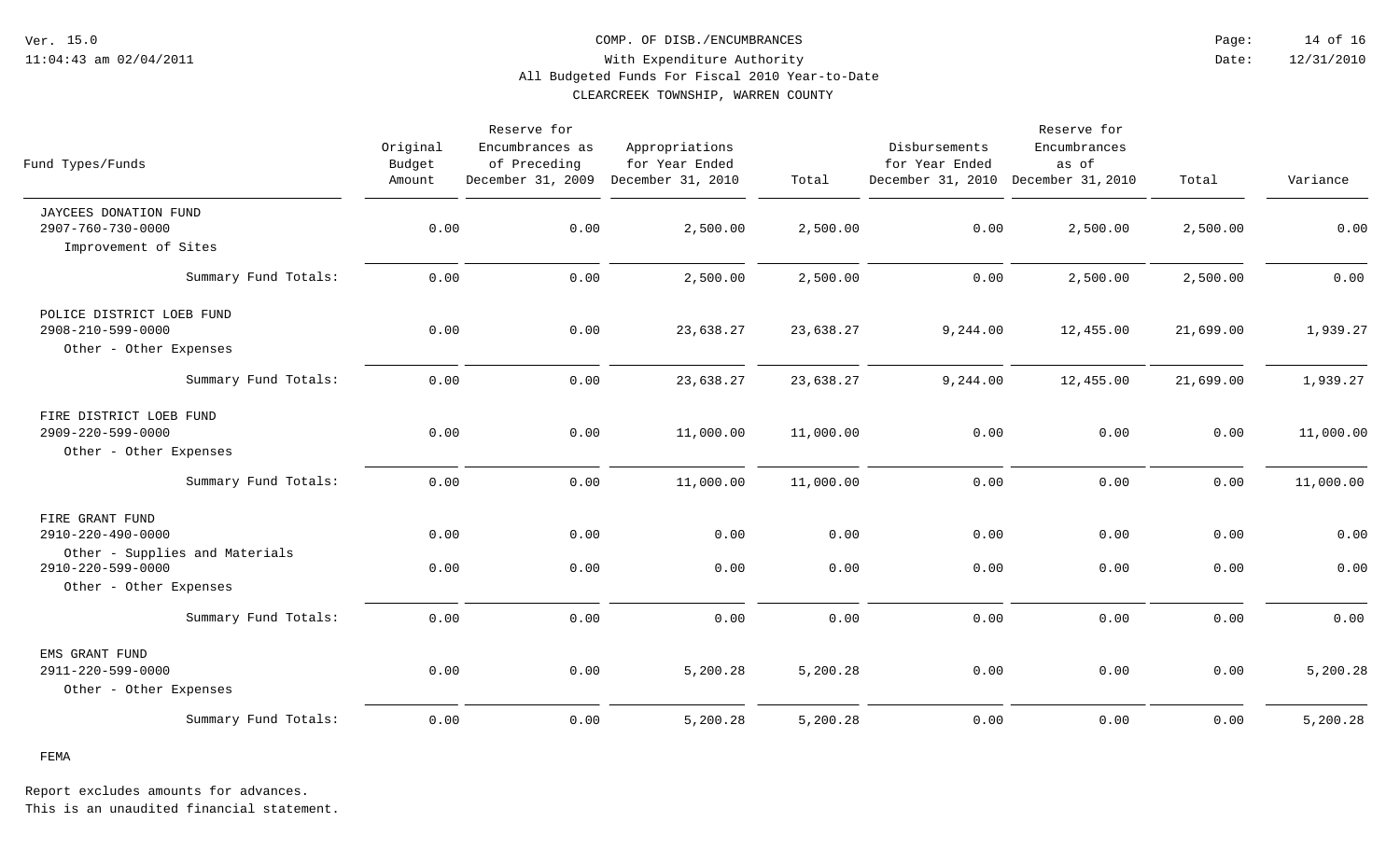COMP. OF DISB./ENCUMBRANCES

12/31/2010 15 of 16 Date: Page:

### With Expenditure Authority All Budgeted Funds For Fiscal 2010 Year-to-Date

CLEARCREEK TOWNSHIP, WARREN COUNTY

| Fund Types/Funds                                                                                          | Original<br>Budget<br>Amount | Reserve for<br>Encumbrances as<br>of Preceding<br>December 31, 2009 | Appropriations<br>for Year Ended<br>December 31, 2010 | Total                             | Disbursements<br>for Year Ended<br>December 31, 2010 December 31, 2010 | Reserve for<br>Encumbrances<br>as of | Total        | Variance     |
|-----------------------------------------------------------------------------------------------------------|------------------------------|---------------------------------------------------------------------|-------------------------------------------------------|-----------------------------------|------------------------------------------------------------------------|--------------------------------------|--------------|--------------|
| 2913-590-599-0000                                                                                         | 0.00                         | 0.00                                                                | 0.00                                                  | 0.00                              | 0.00                                                                   | 0.00                                 | 0.00         | 0.00         |
| Other - Other Expenses                                                                                    |                              |                                                                     |                                                       |                                   |                                                                        |                                      |              |              |
| Summary Fund Totals:                                                                                      | 0.00                         | 0.00                                                                | 0.00                                                  | 0.00                              | 0.00                                                                   | 0.00                                 | 0.00         | 0.00         |
| JUSTICE ASSISTANCE GRANT TRUST FUND<br>2914-210-430-0000<br>Small Tools and Minor Equipment               | 0.00                         | 0.00                                                                | 7,867.46                                              | 7,867.46                          | 0.00                                                                   | 0.00                                 | 0.00         | 7,867.46     |
| Summary Fund Totals:                                                                                      | 0.00                         | 0.00                                                                | 7,867.46                                              | 7,867.46                          | 0.00                                                                   | 0.00                                 | 0.00         | 7,867.46     |
| Summary Fund 2000 Totals:                                                                                 | 0.00                         | 109,306.00                                                          |                                                       | 10, 268, 365. 69 10, 377, 671. 69 | 8,280,466.72                                                           | 104,439.60                           | 8,384,906.32 | 1,992,765.37 |
| Capital Projects<br>4000<br>Miscellaneous Capital Projects<br>4901-760-599-0000<br>Other - Other Expenses | 0.00                         | 0.00                                                                | 0.00                                                  | 0.00                              | 0.00                                                                   | 0.00                                 | 0.00         | 0.00         |
| Summary Fund Totals:                                                                                      | 0.00                         | 0.00                                                                | 0.00                                                  | 0.00                              | 0.00                                                                   | 0.00                                 | 0.00         | 0.00         |
| CAPITAL PROJECTS/COMPUTERS<br>4902-760-740-0000<br>Machinery, Equipment and Furniture                     | 0.00                         | 0.00                                                                | 0.00                                                  | 0.00                              | 0.00                                                                   | 0.00                                 | 0.00         | 0.00         |
| Summary Fund Totals:                                                                                      | 0.00                         | 0.00                                                                | 0.00                                                  | 0.00                              | 0.00                                                                   | 0.00                                 | 0.00         | 0.00         |
| Summary Fund 4000 Totals:                                                                                 | 0.00                         | 0.00                                                                | 0.00                                                  | 0.00                              | 0.00                                                                   | 0.00                                 | 0.00         | 0.00         |

Report excludes amounts for advances.